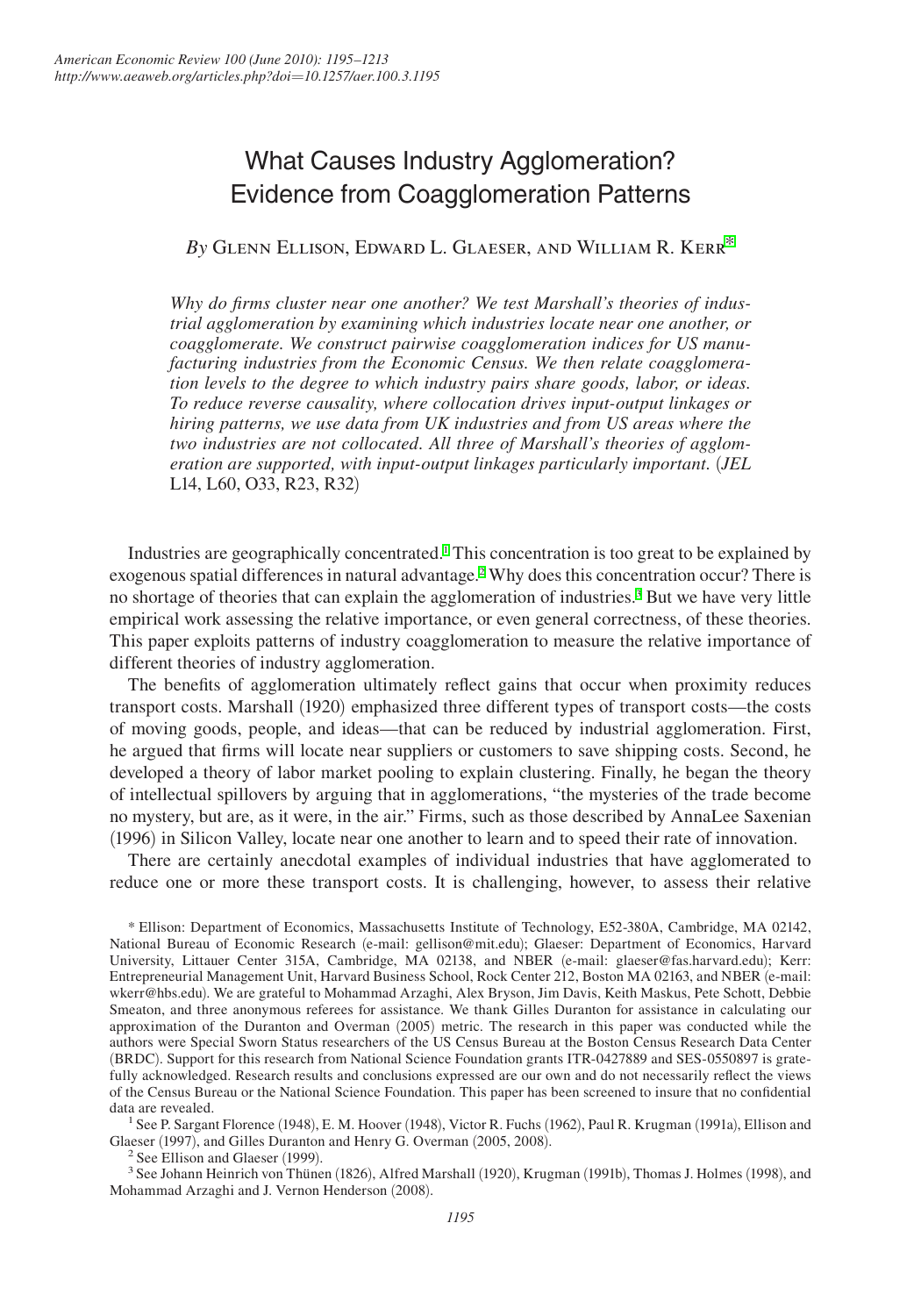importance to agglomeration across industries as a whole. Each Marshallian theory predicts that the same thing will happen for similar reasons: plants will locate near other plants in the same industry because there is a benefit to locating near plants that share some characteristic. Our empirical approach exploits the information that can be found in coagglomeration patterns. Plants are similar to the other plants in their industry along many dimensions. But across industries, plants are similar in some dimensions and not in others. For example, some industry pairs exchange goods but employ very different workers. Other industries hire similar workers but never trade with each other. Hence, one can gain insight into which theories are more important by looking at which cross-industry similarities best predict which industries coagglomerate.<sup>4</sup>

Section I describes the data used to generate our coagglomeration indices. We use establishment level data from the Census of Manufacturing to calculate the discrete index of Ellison and Glaeser (1997) and an approximation of the continuous metric of Duranton and Overman (2005).

Section II reviews Marshall's three theories and discusses our empirical measure of the importance of each theory for each industry pair. For example, input-output linkages enable us to test whether different industries collocate to reduce the costs of shipping between customers and suppliers. Metrics for the extent to which industries share workers and ideas are similarly constructed. We also describe our calculations of the expected coagglomeration of each industry pair that would be expected to arise from the uneven spatial distribution of natural advantages, following Ellison and Glaeser (1999).

Section III presents our main empirical results. The ordinary least squares relationships support the importance of all three Marshallian theories and the importance of shared natural advantages. We estimate that shared natural advantages are more important than any single Marshallian factor, but not as important as the cumulative effect of the three Marshallian factors. Among the Marshallian factors, customer-supplier relationships have the strongest effect. These input-output linkages are closely followed by similar labor needs. Our proxies for intellectual spillovers are weaker than the other factors but still economically and statistically important. These relative rankings are subject to the caveat that we have imperfect proxies for the variables of interest and a finite number of measured natural advantages. Overall, each of the agglomeration theories plays a measurable role in agglomeration within manufacturing.

One concern with these results is that industrial relationships may be the result of collocation instead of the cause of collocation. Some industries may be flexible enough in their production processes that they adjust to nearby resources of labor and material inputs. If two industries locate near one another for random reasons, then those industries might both start using the same labor and raw materials that are readily available in their shared location. Section IV addresses this concern by developing two sets of instrumental variables. First, we use characteristics of UK industries. Coagglomeration patterns due to unobserved, shared natural advantages or purely random events may differ in the United Kingdom, in which case UK industry characteristics can help identify effects that are due to innate similarities between industry pairs.

Second, we measure the similarities of industries using only data from plants located in different parts of the United States. Even in highly coagglomerated industry pairs, there will typically be some plants in each industry that are not located near plants in the other industry. We can use these isolated plants to estimate input-output matrices and labor usage. Since these plants are not near the other industry, their inputs, outputs, and labor decisions are less likely to be driven by

<sup>4</sup> In a similar vein, Henderson (2003) examines how plant level productivity is related to the set of plants in the area. A second approach to this problem pioneered by David B. Audretsch and Maryann P. Feldman (1996) and Stuart S. Rosenthal and William C. Strange (2001) is to examine cross-industry variation in the degree of agglomeration, such as regressing the degree to which an industry is agglomerated on the importance of R&D to the industry. Michael Greenstone, Richard Hornbeck, and Enrico Moretti (2008), Carlo Menon (2008), and Mercedes Delgado, Michael E. Porter, and Scott Stern (2008) address related empirical issues.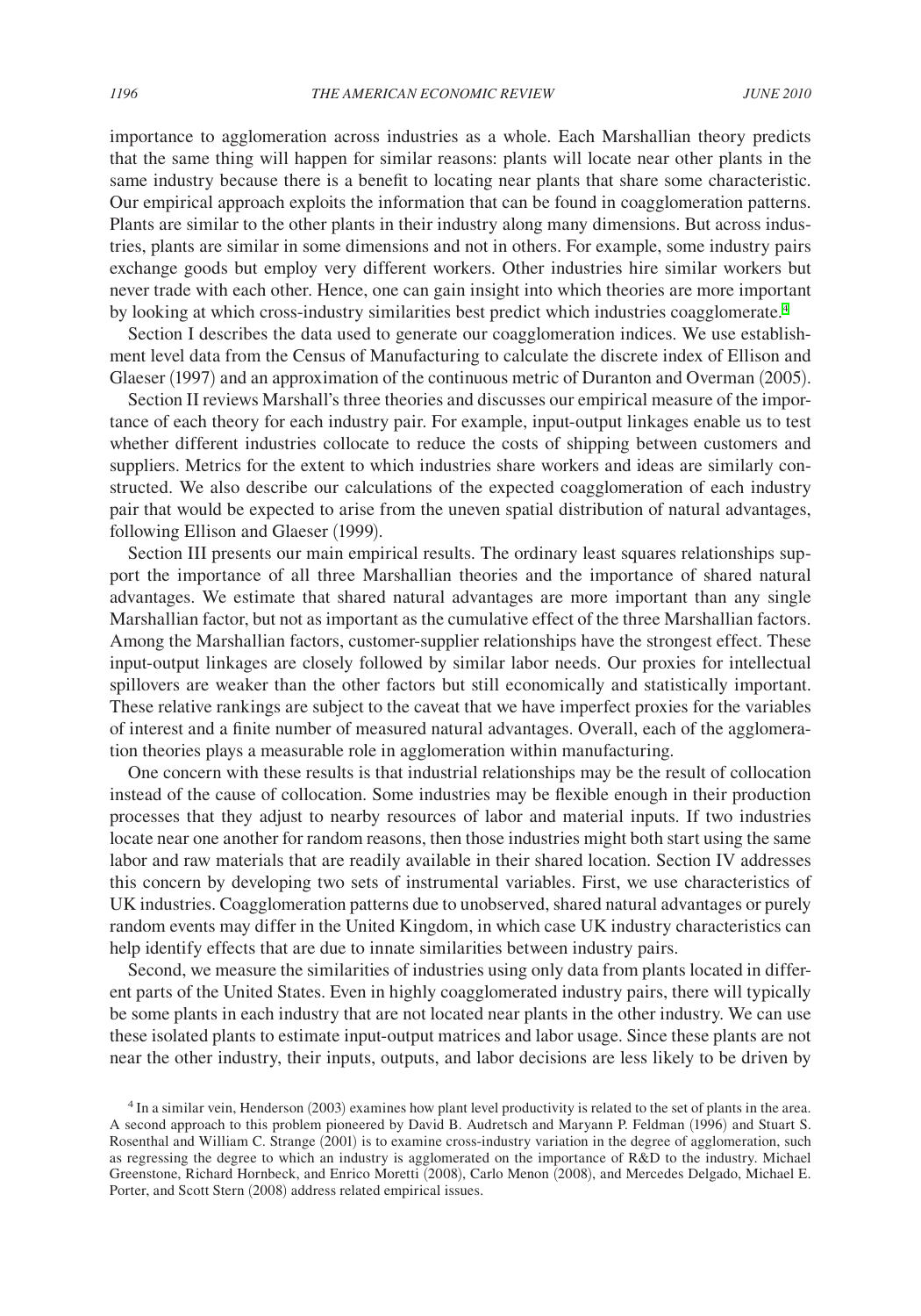common omitted factors or by the influence of proximity to the other industry. We use plant level detail from the Census of Manufacturing and individual level data from the Census Integrated Public Use Microdata Series (IPUMS) to develop measures of industry pair similarity based upon characteristics of the noncoagglomerated plants. Our IV regressions provide additional support for the view that input-output relationships and labor market pooling benefits are both significant drivers of industry agglomeration.

# **I. US Manufacturing Coagglomeration**

We compute pairwise coagglomeration measures for manufacturing industries using the confidential plant level data from the US Census Bureau's Census of Manufacturing.<sup>5</sup> Each Census documents the operations of approximately 300,000 establishments employing about 17 million workers. We focus on the three-digit level of the 1987 Standard Industrial Classification (SIC3). The sample contains 7,381 industry pair observations per year: all distinct coagglomeration pairs from 122 industries.<sup>6</sup>

We quantify industry pair coagglomeration in two ways. First, we use the Ellison and Glaeser (1997, hereafter EG) metric of coagglomeration. We do this at the state, Primary Metropolitan Statistical Area (PMSA), and county levels. We also use the longitudinal nature of the Census Bureau data to analyze coagglomeration of startup firms.7 The EG coagglomeration index takes a simple form when applied to industry pairs (as opposed to larger groups). The index for the coagglomeration of industries *i* and *j* is

$$
\gamma_{ij}^c = \frac{\sum_{m=1}^M (s_{mi} - x_m)(s_{mj} - x_m)}{1 - \sum_{m=1}^M x_m^2},
$$

where *m* indexes geographic areas.  $s_{mi}$  is the share of industry *i*'s employment contained in area *m*. *xm* measures the aggregate size of area *m*, which we model as the mean employment share in the region across manufacturing industries. The Mathematical Appendix demonstrates that this index can be regarded as a measure of the strength of agglomerative forces in a particular model of firm location.

Our second coagglomeration metric is a "lumpy" approximation to the continuous index developed by Duranton and Overman (2005, hereafter DO). DO criticize indices like EG that employ discrete spatial units. This discreteness in effect makes the distance from Detroit to Chicago equivalent to that of Detroit to Miami. DO instead propose analyzing coagglomeration through a continuous index

$$
\hat{K}_{ij}^{Emp}(d) = \frac{1}{h\sum_{r=1}^{n_i}\sum_{s=1}^{n_j}e(r)e(s)}\sum_{r=1}^{n_i}\sum_{s=1}^{n_j}e(r)e(s)f\bigg(\frac{d-d_{r,s}}{h}\bigg),
$$

<sup>7</sup> Relevant employments for each geographic unit are calculated by aggregating employments from individual establishments. Related work on entrepreneurship patterns includes Guy Dumais, Ellison, and Glaeser (2002), David H. Autor, William R. Kerr, and Adriana D. Kugler (2007), Glaeser and Kerr (2009), and Kerr and Ramana Nanda (2009).

<sup>&</sup>lt;sup>5</sup> See Timothy Dunne, Mark J. Roberts, and Larry Samuelson (1989a, 1989b) and Steven J. Davis, John C. Haltiwanger, and Scott Schuh (1996).

 $h$ <sup>6</sup> We exclude Tobacco (210s), Apparel (230s), portions of Printing and Publishing (277–279), Secondary Nonferrous Metals (334), and Search and Navigation Equipment (381). These exclusions are primarily due to data constraints and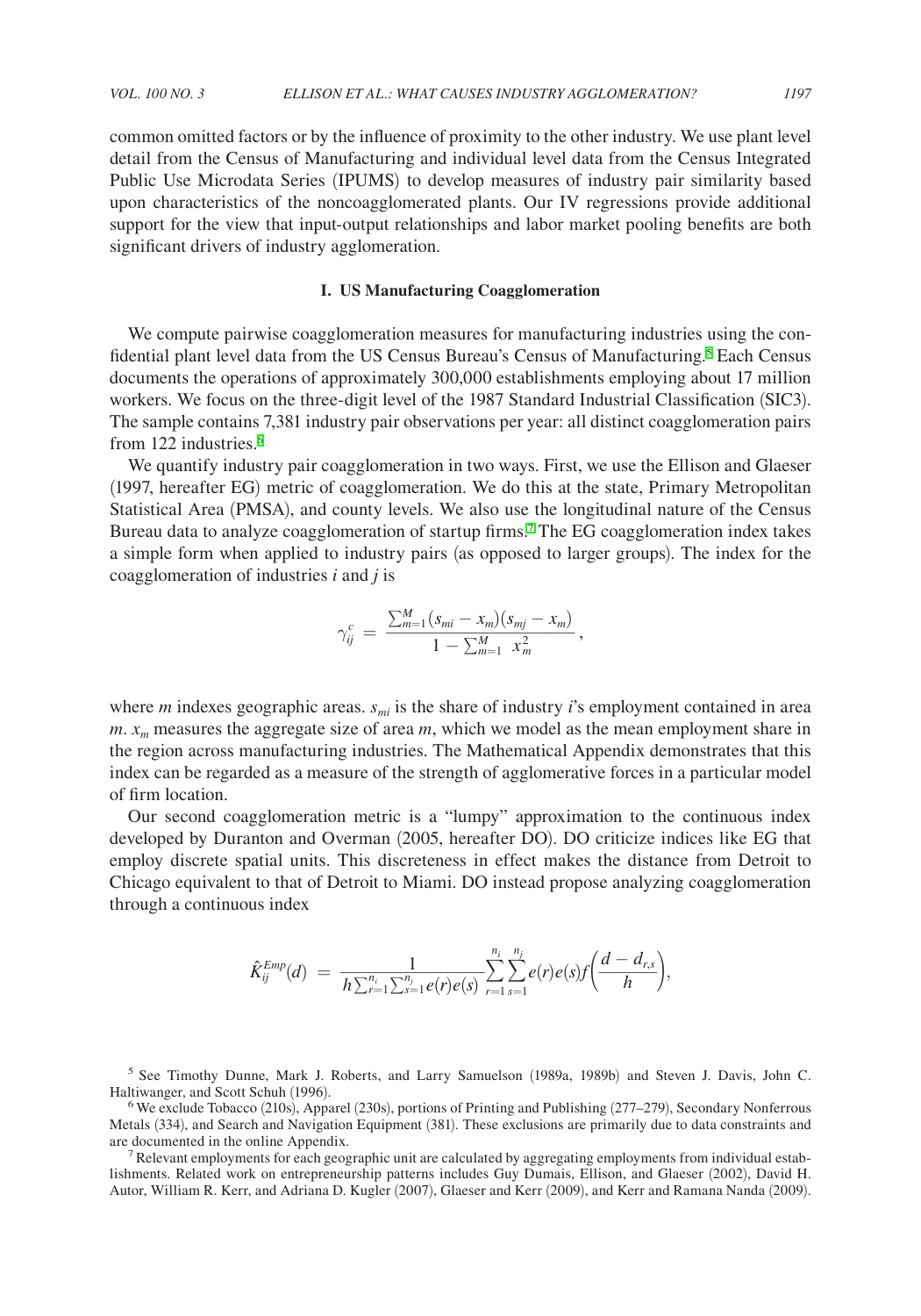<span id="page-3-0"></span>

|                                                            | Mean     | <b>SD</b> | Minimum                       | Maximum |  |
|------------------------------------------------------------|----------|-----------|-------------------------------|---------|--|
| Panel A. Pairwise EG coagglomeration measures              |          |           |                               |         |  |
| EG state total employment coagglomeration                  | 0.000    | 0.013     | $-0.065$                      | 0.207   |  |
| EG PMSA total employment coagglomeration                   | 0.000    | 0.006     | $-0.025$                      | 0.119   |  |
| EG county total employment coagglomeration                 | 0.000    | 0.003     | $-0.018$                      | 0.080   |  |
| EG state firm birth employment coagglomeration             | 0.000    | 0.015     | $-0.082$                      | 0.259   |  |
| EG expected coagglomeration due to natural advantages      | 0.000    | 0.001     | $-0.008$                      | 0.022   |  |
|                                                            | Industry |           | Relevant industries (nonzero) |         |  |
|                                                            | count    | Mean      | <b>SD</b>                     | Maximum |  |
| Panel B. Pairwise DO coagglomeration measures              |          |           |                               |         |  |
| DO global localization coagglomeration, 1,000 mi.          | 7,371    | 0.133     | 0.073                         | 0.454   |  |
| DO global dispersion coagglomeration, 1,000 mi.            | 10       | 0.592     | 0.078                         | 0.746   |  |
| DO expected global localization coagglomeration, 1,000 mi. | 7,381    | 0.181     | 0.027                         | 0.256   |  |
| DO global localization coagglomeration, 250 mi.            | 6,429    | 0.017     | 0.019                         | 0.283   |  |
| DO global dispersion coagglomeration, 250 mi.              | 952      | 0.042     | 0.029                         | 0.307   |  |
| DO expected global localization coagglomeration, 250 mi.   | 7,381    | 0.029     | 0.010                         | 0.077   |  |
|                                                            | Mean     | <b>SD</b> | Minimum                       | Maximum |  |
| Panel C. Marshallian factors                               |          |           |                               |         |  |
| Labor correlation                                          | 0.470    | 0.226     | $-0.046$                      | 1.000   |  |
| Input-output maximum                                       | 0.007    | 0.029     | 0.000                         | 0.823   |  |
| Input maximum                                              | 0.005    | 0.019     | 0.000                         | 0.392   |  |
| Output maximum                                             | 0.005    | 0.026     | 0.000                         | 0.823   |  |
| Scherer R&D technical maximum                              | 0.005    | 0.026     | 0.000                         | 0.625   |  |
| Patent citation technical maximum                          | 0.015    | 0.025     | 0.000                         | 0.400   |  |

*Notes:* Descriptive statistics for coagglomeration estimations. All pairwise combinations of manufacturing SIC3 industries are included, except those listed in the text, for 7,381 observations. EG and DO coagglomeration metrics are calculated from the 1987 and 1997 Census of Manufacturers, respectively. The distance threshold for determining global localization or dispersion is adjusted across DO row groupings. Natural advantages coagglomeration is estimated through predicted state-industry shares developed from exogenous local cost variables (e.g., coastal access, energy prices) and industry cost dependencies. Labor correlation indices are calculated from the BLS National Industry-Occupation Employment Matrix for 1987. Input-output relationships are calculated from the BEA Benchmark Input-Output Matrix for 1987. Technology flows are calculated from the Scherer (1984) R&D tables for the 1970s and from the NBER Patent Citation Database for 1975–1997. Online Appendix Tables 1–5 provide additional descriptive statistics.

where *dr*,*s* is the Euclidean distance between plants *r* and *s*, *f* is a Gaussian kernel density function with bandwidth  $h$ , and  $n_i$  and  $n_j$  are the number of plants in industries  $i$  and  $j$ , respectively. The summations are over every bilateral distance between plants of industry *i* and industry *j* (i.e., *ni nj* distances).

This observed coagglomeration density is then compared to an underlying distribution of manufacturing activity akin to the  $x_m$  of EG. An industry pair is said to exhibit global localization (dispersion) if the observed coagglomeration density is substantially higher (lower) than the underlying distribution of manufacturing activity. This comparison is done over a specified distance horizon. We vary this distance threshold below from 100 to 1,000 miles, with our primary results taken from a 250-mile distance horizon.8

Panel A of Table 1 presents descriptive statistics for the EG metric. The mean EG pairwise coagglomeration is approximately zero. This is largely by definition: our benchmark measure of

<sup>8</sup> Specified distance thresholds are required as densities sum to one over the support. Thus, industry pairs that are more localized at shorter distances will be more dispersed than aggregate manufacturing activity at longer distances. DO consider a threshold of 180 kilometers for the United Kingdom, which is motivated by the median plant to plant distance in their sample. This distance is equivalent to 112 miles. The median plant distance is much larger for the United States, falling between 900 and 1,000 miles depending upon the weighting. We chose our four thresholds to span the actual physical distance studied by DO and the median plant concept.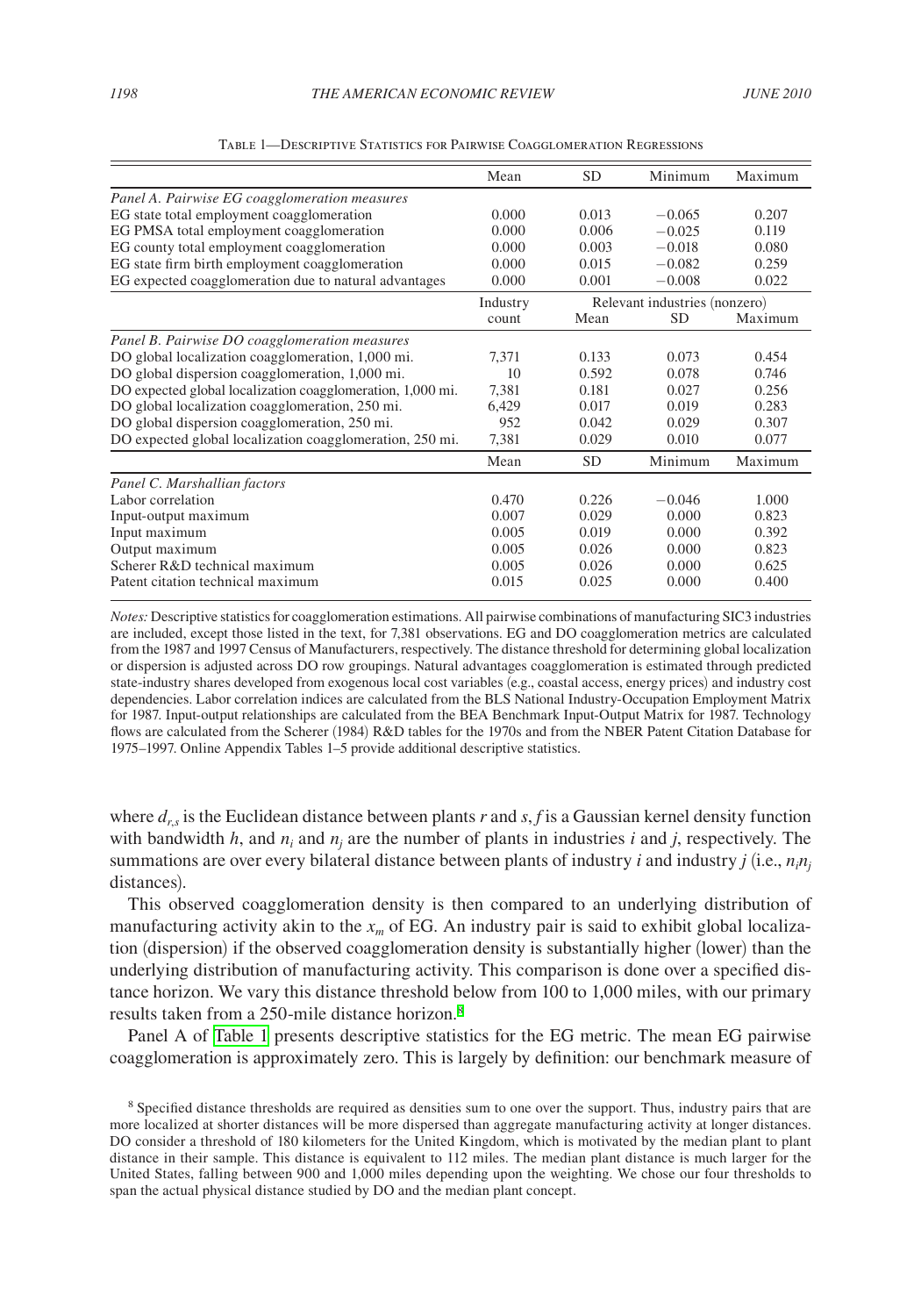|                | Rank Industry 1                                                  | Industry 2                             | Coagglomeration |  |  |  |  |  |
|----------------|------------------------------------------------------------------|----------------------------------------|-----------------|--|--|--|--|--|
|                | Panel A. EG index using 1987 state total employments             |                                        |                 |  |  |  |  |  |
| 1              | Broadwoven mills, cotton (221)                                   | Yarn and thread mills (228)            | 0.207           |  |  |  |  |  |
| $\overline{c}$ | Knitting mills (225)                                             | Yarn and thread mills (228)            | 0.187           |  |  |  |  |  |
| 3              | Broadwoven mills, fiber (222)                                    | Textile finishing (226)                | 0.178           |  |  |  |  |  |
| 4              | Broadwoven mills, cotton (221)                                   | Broadwoven mills, fiber (222)          | 0.171           |  |  |  |  |  |
| 5              | Broadwoven mills, fiber (222)                                    | Yarn and thread mills (228)            | 0.164           |  |  |  |  |  |
| 6              | Handbags (317)                                                   | Photographic equipment (386)           | 0.155           |  |  |  |  |  |
| 7              | Broadwoven mills, wool (223)                                     | Carpets and rugs (227)                 | 0.149           |  |  |  |  |  |
| 8              | Carpets and rugs (227)                                           | Yarn and thread mills (228)            | 0.142           |  |  |  |  |  |
| 9              | Photographic equipment (386)                                     | Jewelry, silverware, plated ware (391) | 0.139           |  |  |  |  |  |
| 10             | Textile finishing (226)                                          | Yarn and thread mills (228)            | 0.138           |  |  |  |  |  |
| 11             | Broadwoven mills, cotton (221)                                   | Textile finishing (226)                | 0.137           |  |  |  |  |  |
| 12             | Broadwoven mills, cotton (221)                                   | Carpets and rugs (227)                 | 0.137           |  |  |  |  |  |
| 13             | Broadwoven mills, cotton (221)                                   | Knitting mills (225)                   | 0.136           |  |  |  |  |  |
| 14             | Carpets and rugs (227)                                           | Pulp mills (261)                       | 0.110           |  |  |  |  |  |
| 15             | Jewelry, silverware, plated ware (391)                           | Costume jewelry and notions (396)      | 0.107           |  |  |  |  |  |
|                | Panel B. DO index using 1997 firm employments, 250 mi. threshold |                                        |                 |  |  |  |  |  |
| 1              | Broadwoven mills, fiber (222)                                    | Yarn and thread mills (228)            | 0.283           |  |  |  |  |  |
| $\overline{2}$ | Carpets and rugs (227)                                           | Yarn and thread mills (228)            | 0.262           |  |  |  |  |  |
| 3              | Broadwoven mills, fiber (222)                                    | Carpets and rugs (227)                 | 0.226           |  |  |  |  |  |
| $\overline{4}$ | Broadwoven mills, cotton (221)                                   | Yarn and thread mills (228)            | 0.219           |  |  |  |  |  |
| 5              | Broadwoven mills, cotton (221)                                   | Carpets and rugs (227)                 | 0.218           |  |  |  |  |  |
| 6              | Footwear cut stock (313)                                         | Costume jewelry and notions (396)      | 0.217           |  |  |  |  |  |
| 7              | Jewelry, silverware, plated ware (391)                           | Costume jewelry and notions (396)      | 0.208           |  |  |  |  |  |
| 8              | Knitting mills (225)                                             | Yarn and thread mills (228)            | 0.200           |  |  |  |  |  |
| 9              | Broadwoven mills, fiber (222)                                    | Knitting mills (225)                   | 0.190           |  |  |  |  |  |
| 10             | Broadwoven mills, cotton (221)                                   | Broadwoven mills, fiber (222)          | 0.175           |  |  |  |  |  |
| 11             | Textile finishing (226)                                          | Yarn and thread mills (228)            | 0.163           |  |  |  |  |  |
| 12             | Footwear cut stock (313)                                         | Jewelry, silverware, plated ware (391) | 0.157           |  |  |  |  |  |
| 13             | Handbags (317)                                                   | Costume jewelry and notions (396)      | 0.151           |  |  |  |  |  |
| 14             | Broadwoven mills, cotton (221)                                   | Knitting mills (225)                   | 0.149           |  |  |  |  |  |
| 15             | Women's and misses' outerwear (233)                              | Costume jewelry and notions (396)      | 0.149           |  |  |  |  |  |

Table 2—Highest Pairwise Coagglomerations

*Notes:* See [Table 1.](#page-3-0)

an area's "size" is its share of manufacturing employment, so each industry's deviations from the benchmark will be approximately uncorrelated with the average of the deviations of all other industries. The standard deviation of the coagglomeration index is more interesting because it reflects the extent to which industry pairs are positively and negatively coagglomerated. The standard deviation is 0.013 at the state level. This can be compared with the mean within industry agglomeration level of 0.051 in Ellison and Glaeser (1997). Panel B presents descriptive statistics for the DO metric. Eighty-seven percent of industry pairs exhibit some degree of global localization to the 250-mile threshold.

Table 2 lists the 15 most coagglomerated industry pairs for the EG and DO metrics. Textile and apparel industries rank very high on both scales. These industries are heavily concentrated in North Carolina, South Carolina, and Georgia. Despite this clustering, these coagglomerations are not as strong as the largest within industry agglomerations. Many industry pairs have approximately zero coagglomeration. Negative values of the EG index arise when pairs of industries are agglomerated in different areas. The lowest EG value of −0.065 obtains for Guided Missiles and Space Vehicles (376) and Railroad Equipment (374) industries. The most dispersed industry pair using the DO metric at 250 miles is Guided Missiles and Space Vehicles (376) and Pulp Mills (261). The correlation of EG and DO metrics across all industry pairs is 0.4.

The Data and Empirical Appendix provides additional information regarding the Census Bureau data, the construction of these two metrics, and their descriptive statistics. The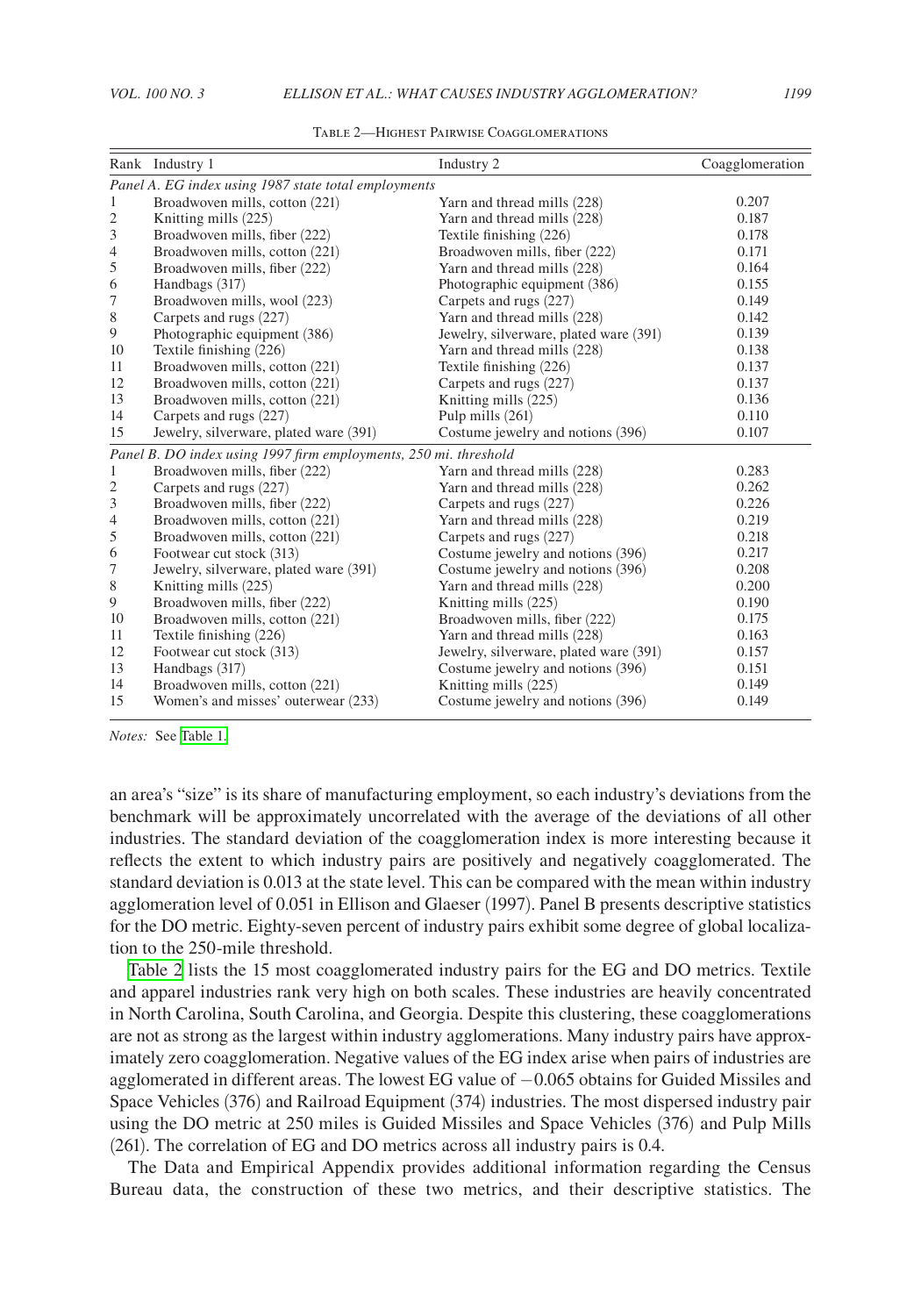continuous DO methodology is computationally demanding, and the Appendix fully documents the approximate DO index that we computed to make using the index more tractable on 7,381 industry pairs. These approximations also respond to data limitations of the Census of Manufacturing.<sup>9</sup>

#### **II. Why Do Firms Agglomerate? Empirical Methodology**

The gains from concentration, whether in cities or geographic clusters, come from reducing some form of transport costs. Marshall emphasized that these transport costs could be for goods, people, or ideas. Our primary goal is to assess the relative importance of these Marshallian forces. We do so via cross-sectional regressions of pairwise coagglomeration on proxies for the importance of Marshall's agglomerative forces.

Agglomeration and coagglomeration can also appear empirically even if there are no gains from locational proximity. Natural advantages, such as the presence of natural inputs, differ spatially, and firms may choose locations to gain access to those inputs. We therefore also control for expected coagglomeration of industry pairs arising from common dependencies on certain natural advantages (e.g., coastal access, energy prices). Beyond just controlling for important omitted variables, we also view natural advantages as a benchmark for assessing the relative importance of goods, people, and ideas in the location decisions of manufacturing firms.

In the following subsections, we briefly discuss the Marshallian forces and the metrics we use to capture their relevance to each industry pair. We then describe how we model coagglomeration due to natural advantages and some of the limits of our approach. Our initial analysis will consist of OLS regressions of our concentration indices on these measures. Where possible, we focus our estimation and data construction on the 1987 cross section.<sup>10</sup> The online Appendix provides additional details and descriptive statistics.

### A. *Proximity to Customers and Suppliers: Goods*

Firms locate near one another to reduce the costs of obtaining inputs or shipping goods to downstream customers. When inputs are far away from the eventual market, Marshall (1920) argued that firms will trade off the distance between customers and suppliers based on the costs of moving raw inputs and finished goods. For example, sugar refining was one of New York City's largest industries in the nineteenth century because of transport costs. Sugar was refined in New York, rather than on tropical plantations, because refined sugar crystals coalesce during a long sea voyage in a hot ship's hull. Sugar refining took place in New York, rather than in eventual small town markets, to exploit scale economies. Once Armour's refrigerated rail cars made it possible to ship cold beef, cattle were slaughtered in Chicago's vast stockyards to save the costs of shipping live beef east. The "new economic geography" of Masahisa Fujita, Krugman, and Anthony J. Venables (1999) views reducing the costs of transporting goods as the central driver behind agglomeration.

To assess the importance of this factor, we use the 1987 Benchmark Input-Output Accounts published by the Bureau of Economic Analysis (BEA) to measure the extent that industries buy

<sup>9</sup> Our main estimations employ random draws of plants from each industry. Distances between these plants are measured through county-to-county spatial distances, and the densities are weighted by plant employments,  $e(r)$  and  $e(s)$ . The online Appendix reports similar results when using plant counts,  $e = 1$ , or when using aggregated firm counts and employment by county-industry. We discuss how the confidence intervals are adjusted under the ap

 $10$  Panel estimation techniques are limited in this setting due to the high persistence in pairwise coagglomeration (see online Appendix Table 2B). We also believe that industry pair connections do not change greatly over time, and data limitations prevent calculating several of our explanatory measures at higher frequency.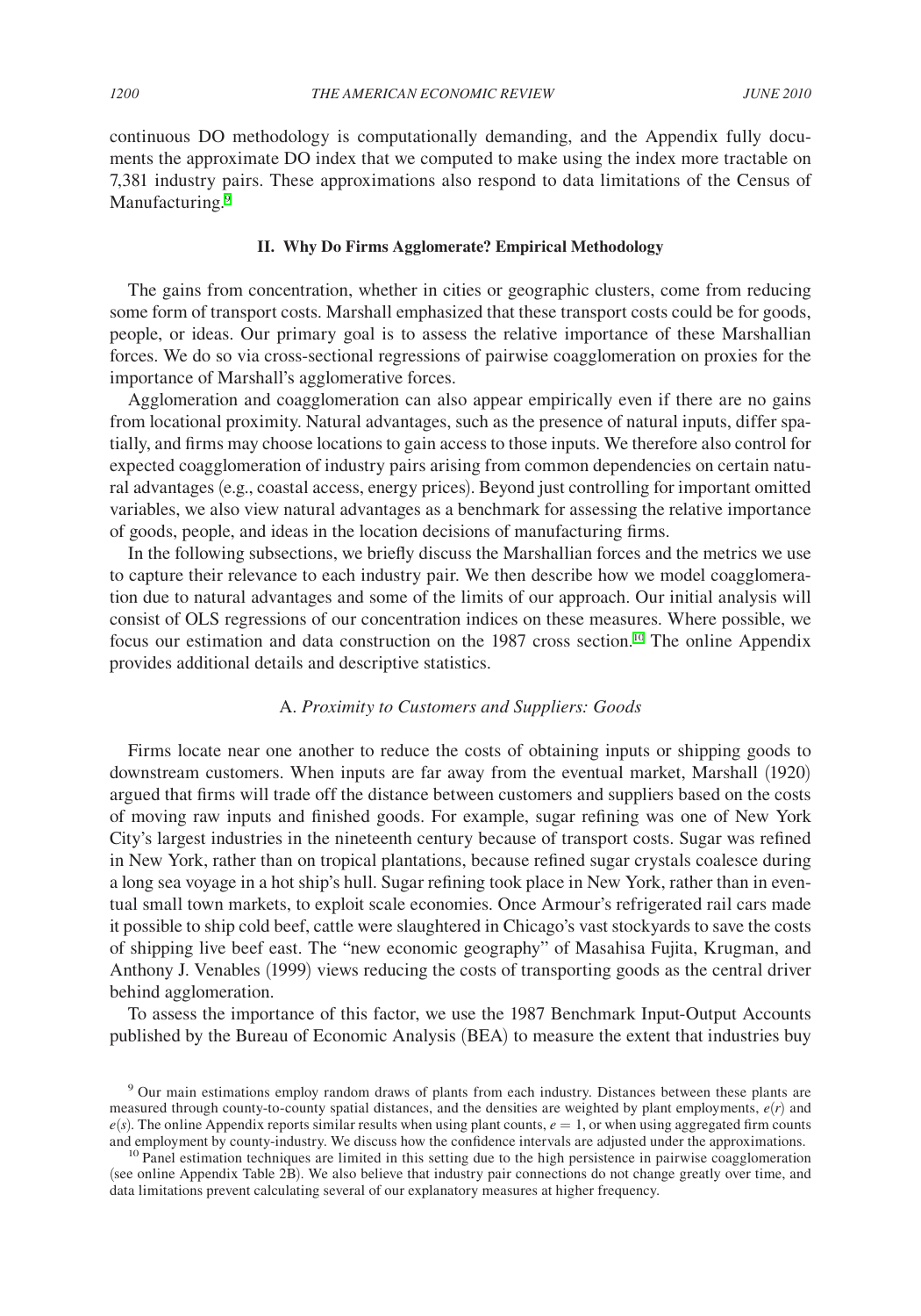and sell from one another. The input-output tables provide commodity level flows which we aggregate to SIC3 industries. We define *Inputi*←*<sup>j</sup>* as the share of industry *i*'s inputs that come from industry *j*. We also define *Outputi*→*<sup>j</sup>* as the share of industry *i*'s outputs that are sold to industry *j*. These shares are calculated relative to all suppliers and customers, some of which may be nonmanufacturing industries or final consumers, and range from zero to one.

The highest observed value of  $Input_{i \leftarrow j}$  is 0.39, which represents the share of inputs that come to Leather Tanning and Finishing (SIC 311) from Meat Products (SIC 201). The highest relative value of  $Output_{i \rightarrow j}$  is 0.82, which represents the importance of output sales from Public Building and Related Furniture (SIC 253) to Motor Vehicles and Equipment (SIC 371). For most industry pairs, of course, *Input<sub>i—j</sub>* and *Output<sub>i→j</sub>* are approximately zero— in fact, 70 percent are less than 0.0001. To construct a single proxy for the connection in goods between a pair of industries, we define undirectional versions of the input and output variables by  $Input_{ij} = \max\{Input_{i \leftarrow j},$ *Input<sub>j</sub>*←*i*} and *Output<sub>ij</sub>* = max {*Output<sub>i→j</sub>*, *Output<sub>j→i</sub>*}. We also define a combined *InputOutput<sub>ij</sub>*  $=$  max {*Input<sub>ij</sub>*, *Output<sub>ij</sub>*}.

#### B. *Labor Market Pooling: People*

A second reason to agglomerate is to take advantage of scale economies associated with a large labor pool. Multiple theories have been proposed about the underlying benefits of these labor pools. Marshall emphasizes the risk sharing properties of a large labor market. As individual firms become more or less productive, workers can shift across employers, thereby maximizing productivity and reducing the variance of worker wages (e.g., Charles A. Diamond and Curtis J. Simon 1990; Krugman 1991a). A variant on this theory is that agglomerations facilitate better worker-firm matches (e.g., Robert W. Helsley and Strange 1990). Julio J. Rotemberg and Garth Saloner (2000) further model how workers are more likely to invest in human capital in clusters, knowing that they do not face ex post appropriation. Entrepreneurs may also locate in existing agglomerations due to the suitable labor force (e.g., Pierre-Philippe Combes and Duranton 2006; Michael S. Dahl and Steven Klepper 2007).

All of these models suggest that agglomeration occurs because workers are able to move across firms and industries. Labor movements across firms and industries, however, can occur only if the industries use the same type of workers. We will assess the importance of labor market pooling by looking at the extent to which industries that use the same type of workers coagglomerate with one another. We measure the extent to which industries use similar types of labor through the occupational employment patterns across industries catalogued in the 1987 National Industrial-Occupation Employment Matrix (NIOEM) published by the Bureau of Labor Statistics (BLS). The NIOEM matrix provides industry level employment in 277 occupations, and we define *Shareio* as the fraction of industry *i*'s employment in occupation *o*.

We measure the similarity of employments in industries *i* and *j* through the correlation of *Shareio* and *Sharejo* across occupations. [Table 1](#page-3-0) contains summary statistics for this *LaborCorrelationij* variable. The mean value is 0.470. The measured correlations of one arise because the industryoccupation matrix reports data for NIOEM industries, which is a coarser division than SIC3 industries. Motor Vehicles (371) and Motorcycles, Bicycles and Parts (375) have the most similar employment patterns among industries with different NIOEM data at 0.984. Logging (241) and Aircrafts and Parts (372) have the least correlated labor needs at −0.046.

#### C. *Intellectual or Technology Spillovers: Ideas*

A final reason that firms collocate is to speed the flow of ideas. Marshall emphasizes that workers learn skills quickly from each other in an industrial cluster. Saxenian (1996) and others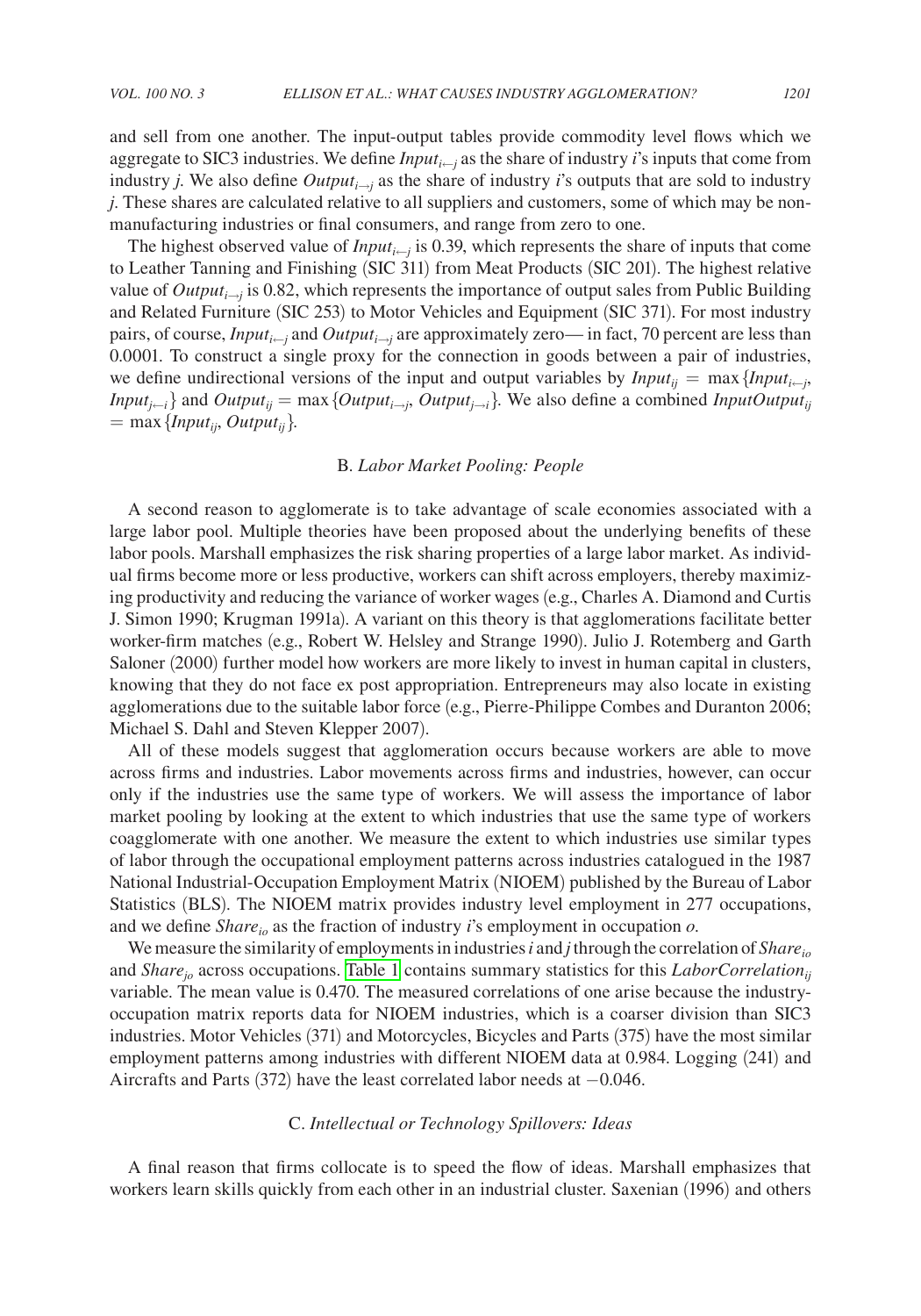focus on information exchanges among business leaders in industrial concentrations like Silicon Valley. Glaeser and Matthew E. Kahn (2001) argue that the urbanization of high human-capital industries, like finance, is evidence for the role that density plays in speeding the flow of ideas. Arzaghi and Henderson (2008) emphasize networking benefits among marketing firms in Manhattan. Unfortunately, our ability to capture the full range of these models is quite limited. We base our metrics of information flows on patents and research and development (R&D), which reflect only the highest level of information flows, rather than worker level spillovers.

Our first source of data on knowledge spillovers is Frederic M. Scherer's (1984) technology matrix that captures how R&D activity in one industry flows out to benefit another industry. This technology transfer occurs either through supplier-customer relationships between these two industries or through the likelihood that patented inventions obtained in one industry will find applications in the other industry. We develop two metrics,  $TechIn_{i \leftarrow j}$  and  $TechOut_{i \rightarrow j}$ , for these technology flows that mirror  $Input_{i \leftarrow j}$  and  $Output_{i \rightarrow j}$  described above. The strongest relative technology flows are associated with Plastic Materials and Synthetics (282) and its relationships to Misc. Plastics Products (308), Tires and Inner Tubes (301), and Industrial Organic Chemicals (286).

Our second data source on information exchange is the NBER Patent Database. We measure the extent to which technologies associated with industry  $i$  cite technologies associated with industry *j*, and vice versa. The measures *PatentIn*<sub>*i* $\leftarrow j$ </sub> and *PatentOut*<sub>*i* $\rightarrow j$ </sub> are normalized by total citations for the industries.11 For our regression analysis, we construct undirectional measures of the intellectual spillovers across an industry pair, *Techij* and *Patentij*, in a manner analogous to our construction of *InputOutputij*.

Intellectual spillovers are harder to identify than trade in goods and labor pooling. Many authors employ patent citations to assess intellectual spillovers, but they are only an imperfect measure of intellectual spillovers.12 As Porter (1990) emphasizes, much knowledge sharing occurs between customers and suppliers, which may be captured more by input-output relationships than by these citations. Idea sharing through the exchange of workers may likewise be better captured by our occupation correlations. Our patent citation measure is a proxy for the importance of exchanging technology rather than a proxy for all forms of intellectual spillovers. Since our measures of idea sharing are weaker than our measures of input-output linkages, we anticipate their connection with coagglomeration to be weaker.

## D. *Natural Advantages*

Some regions simply possess better natural environments for certain industries, and agglomeration can follow from these natural cost advantages. Desert areas are inadequate hosts to the logging industry. Areas with exogenously cheap electricity, due perhaps to hydroelectric power, attract aluminum producers. Coagglomeration may be observed if two industries are attracted to the same natural advantages, even if the industries would not otherwise have interacted through Marshallian forces. For example, the ship building and oil refining industries might be coagglomerated simply because both prefer coastal locations.

<sup>&</sup>lt;sup>11</sup> The NBER Patent Data File was originally compiled by Bronwyn H. Hall, Adam B. Jaffe, and Manuel Trajtenberg (2001). It contains records for all patents granted by the United States Patent and Trademark Office (USPTO) from January 1975 to December 1999. The USPTO issues patents by technology categories rather than by industries. Combining the work of Daniel K.N. Johnson (1999), Brian S. Silverman (1999), and Kerr (2008), concordances are developed between the USPTO classification scheme and SIC3 industries (a probabilistic mapping).

<sup>&</sup>lt;sup>12</sup> See Zvi Griliches (1990), Jaffe, Trajtenberg, and Rebecca M. Henderson (1993), Jaffe, Trajtenberg, and Michael S. Fogarty (2000), and Peter Thompson and Melanie Fox-Kean (2005).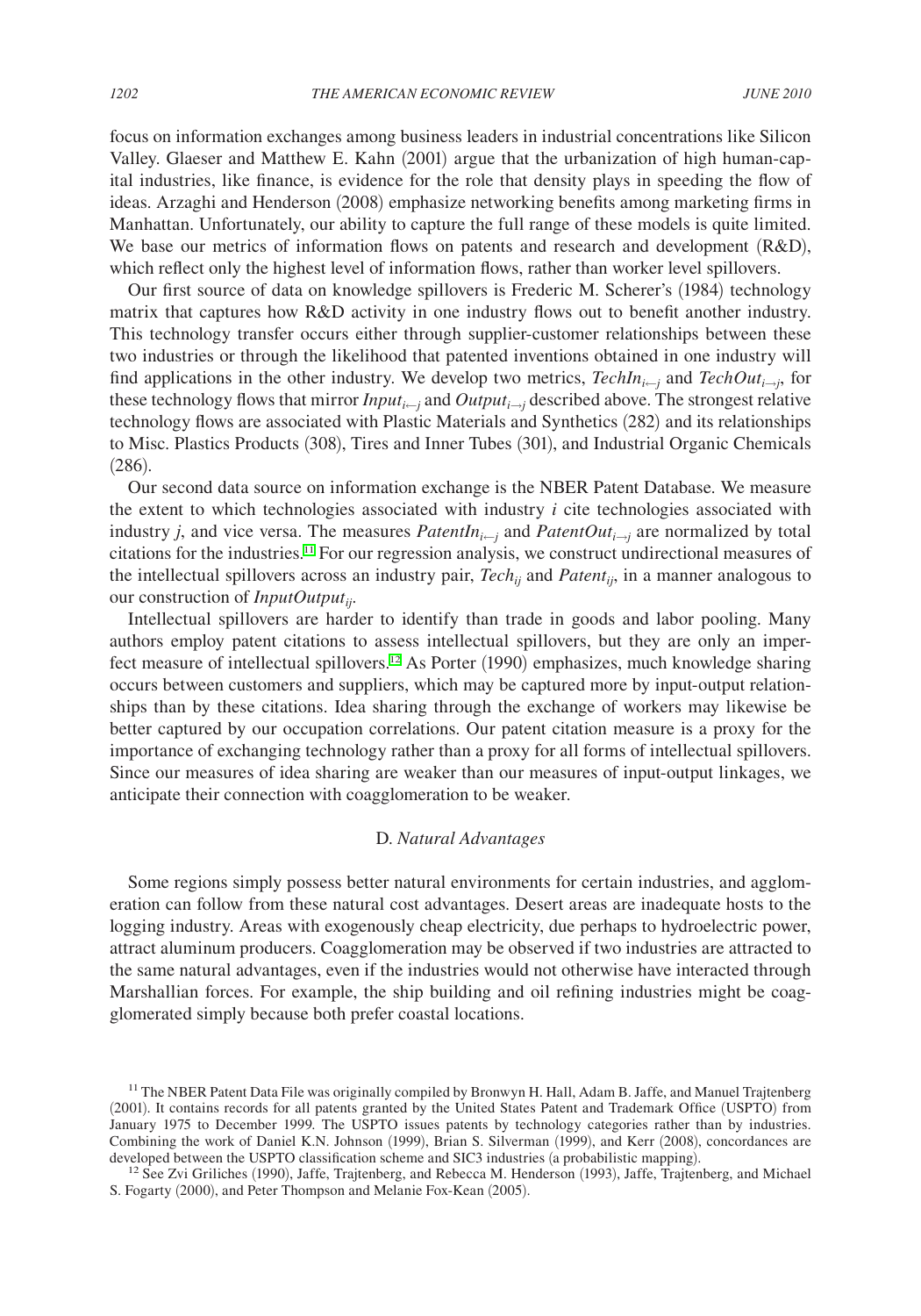To control for natural advantages based coagglomeration, we develop a predicted spatial distribution for each manufacturing industry based upon local cost advantages and industry traits. The core idea is to interact industry characteristics with costs that are relevant to those traits. This methodology follows Ellison and Glaeser (1999), who model 16 state level characteristics that afford natural advantages in terms of natural resources, transportation costs, and labor inputs. Combining these cost differences with each industry's intensity of factor use, Ellison and Glaeser (1999) estimate a spatial distribution of manufacturing activity by industry that would be expected due to cost differences alone. They find that 20 percent of the observed agglomeration of US manufacturing industries can be explained through these mostly exogenous local factors.13

We employ these expected spatial distributions of industries across states to calculate expected coagglomeration levels  $Coagg_{ij}^{NA}$  for industry pairs. Separate expected coagglomerations due to natural advantages are constructed for the EG and DO metrics. These measures simply substitute the predicted spatial employments by industry into the EG and DO formulas outlined in Section I. Essentially, this approach measures how coagglomerated the two industries would be if their locations were determined entirely by the interactions of industry characteristics and local characteristics. The DO metric again requires some slight modifications, which we document in the online Appendix. The pairwise correlation between expected and actual coagglomeration using this technique is 0.2 and 0.4 for the EG and DO techniques, respectively.

While  $Coagg_{ij}^{NA}$  offers an important control for our estimations, the metric is cruder than those possible in a more focused study of natural advantages (e.g., Holmes and Sanghoon Lee 2008) in a couple of ways. First, our 16 natural advantages will omit many traits that may be important in a subset of industries. Second, we constrain the effects of each natural advantage to be proportional to some factor, e.g., the industry's use of electricity, rather than estimating each effect freely. As with our Marshallian regressors, the resulting measurement error may downward bias our estimate of the importance of these natural conditions. It is also possible that some of the omitted natural advantages may be correlated, positively or negatively, with our Marshallian proxies. While mostly fixed, some of our natural advantages may be themselves endogenous, and that endogeneity could lead us to either over- or understate the importance of natural advantage. For example, if energy prices rise in areas where energy intensive firms locate for other reasons, then this will bias the coefficient on energy prices, complicating the interpretation of our results.

Recognizing these limitations, we believe that our measure of expected coagglomeration is both an important control variable and a natural baseline for comparing Marshallian agglomeration economies. As the imperfections in our natural advantages metric have the potential for biasing our Marshallian parameter estimates, we will test the sensitivity of our Marshallian findings to including or excluding expected coagglomeration measures.

#### **III. Empirical Results: OLS Estimates**

We now present our main empirical results of the forces contributing to manufacturing coagglomeration. Our core empirical specification is a simple OLS regression:

$$
Coagg_{ij} = \alpha + \beta_{NA} Coagg_{ij}^{NA} + \beta_L LaborCorrelation_{ij} + \beta_{IO} InputOutput_{ij} + \beta_T Tech_{ij} + \varepsilon_{ij},
$$

where *Coaggij* is a measure of the pairwise coagglomeration between industries *i* and *j*. We separately test four variants of both the EG and DO metrics. We modify  $Coagg_{ij}^{NA}$  to mirror the

<sup>&</sup>lt;sup>13</sup> Ellison and Glaeser (1999) suggest that this 20 percent share likely underestimates the true portion of spatial agglomeration that can be explained through mostly fixed characteristics. Sukkoo Kim (1999) estimates natural regional advantages over a 100-year period.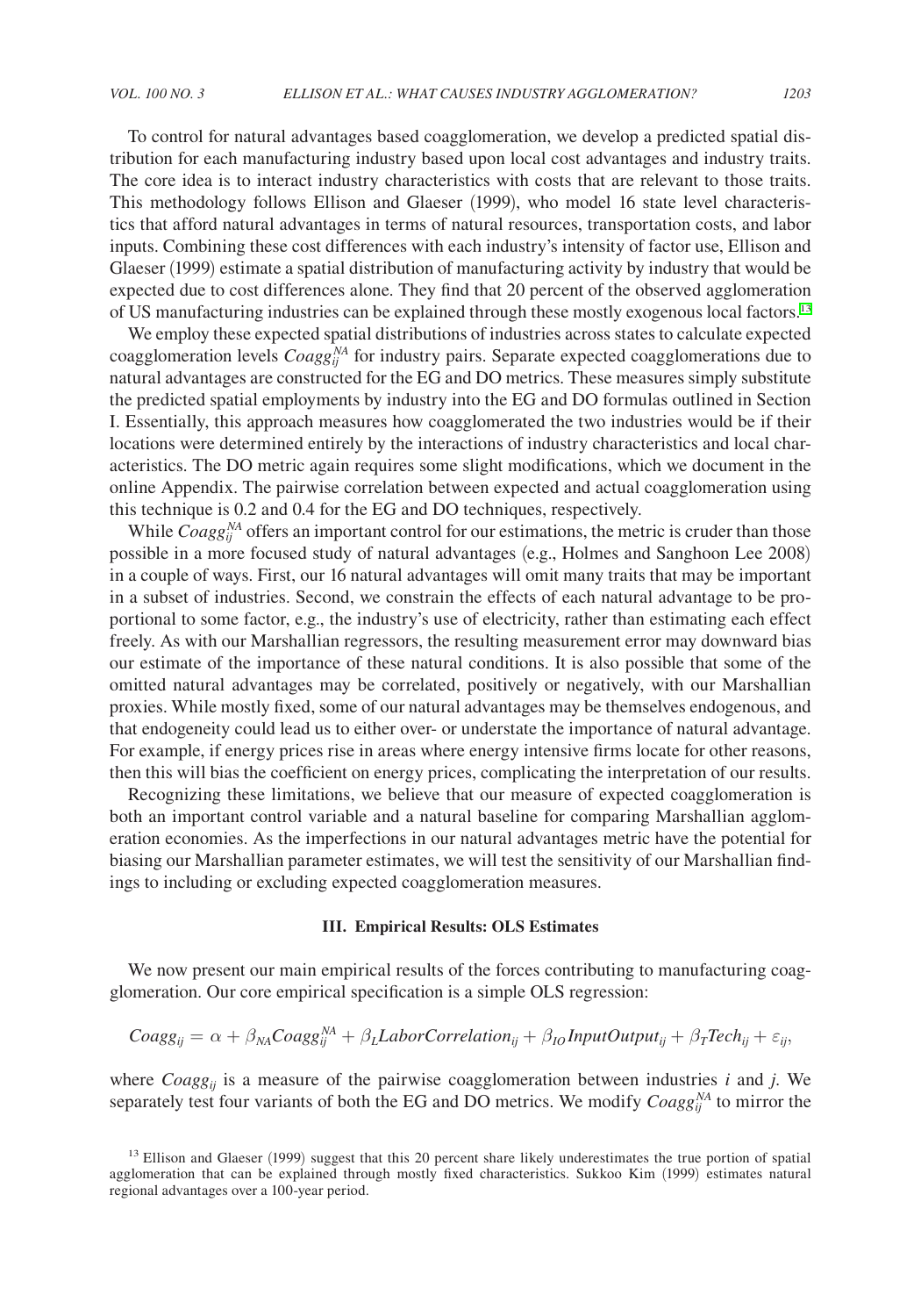<span id="page-9-0"></span>

|                                           | EG coagglomeration index, 1987 |                      |                  |                  |                     | DO coagglomeration index, 1997                            |                  |                  |  |
|-------------------------------------------|--------------------------------|----------------------|------------------|------------------|---------------------|-----------------------------------------------------------|------------------|------------------|--|
| Each entry reports<br>separate estimation | State<br>total                 | <b>PMSA</b><br>total | County<br>total  | State<br>entry   |                     | Bilateral firm employments with<br>localization threshold |                  |                  |  |
| with single regressor                     | empl.                          | empl.                | empl.            | empl.            | 1,000 mi.           | 500 mi.                                                   | 250 mi.          | 100 mi.          |  |
|                                           | (1)                            | (2)                  | (3)              | (4)              | (5)                 | (6)                                                       | (7)              | (8)              |  |
| Natural advantages                        | 0.210                          | 0.188                | 0.222            | 0.120            | 0.442               | 0.406                                                     | 0.253            | 0.531            |  |
| [DV Specific]                             | (0.020)                        | (0.017)              | (0.014)          | (0.016)          | (0.013)             | (0.012)                                                   | (0.013)          | (0.019)          |  |
| $R^2$                                     | 0.044                          | 0.036                | 0.049            | 0.014            | 0.200               | 0.165                                                     | 0.064            | 0.282            |  |
| Labor correlation                         | 0.180                          | 0.106                | 0.082            | 0.077            | $-0.155$            | 0.008                                                     | 0.127            | 0.103            |  |
|                                           | (0.014)                        | (0.016)              | (0.013)          | (0.015)          | (0.012)             | (0.012)                                                   | (0.015)          | (0.013)          |  |
| $R^2$                                     | 0.032                          | 0.011                | 0.007            | 0.006            | 0.024               | 0.000                                                     | 0.016            | 0.011            |  |
| Input-output                              | 0.205<br>(0.037)               | 0.167<br>(0.028)     | 0.130<br>(0.022) | 0.112<br>(0.022) | 0.100<br>(0.019)    | 0.162<br>(0.029)                                          | 0.188<br>(0.036) | 0.112<br>(0.029) |  |
| $R^2$                                     | 0.042                          | 0.028                | 0.017            | 0.012            | 0.010               | 0.026                                                     | 0.035            | 0.013            |  |
| Technology flows<br>Scherer R&D           | 0.180<br>(0.037)               | 0.148<br>(0.031)     | 0.107<br>(0.019) | 0.089<br>(0.024) | 0.046<br>(0.019)    | 0.107<br>(0.029)                                          | 0.136<br>(0.038) | 0.094<br>(0.029) |  |
| $R^2$                                     | 0.032                          | 0.022                | 0.012            | 0.008            | 0.002               | 0.011                                                     | 0.019            | 0.009            |  |
| Technology flows<br>patent citations      | 0.081<br>(0.012)               | 0.100<br>(0.016)     | 0.085<br>(0.013) | 0.068<br>(0.013) | $-0.001$<br>(0.012) | 0.056<br>(0.012)                                          | 0.103<br>(0.012) | 0.092<br>(0.013) |  |
| $R^2$                                     | 0.007                          | 0.010                | 0.007            | 0.005            | 0.000               | 0.031                                                     | 0.011            | 0.008            |  |

Table 3—OLS Univariate Specifications for Pairwise Coagglomeration

*Notes:* Each cell reports a separate regression of pairwise coagglomeration on a determinant of industrial co-location. Coagglomeration measures are calculated from the 1987 and 1997 Census of Manufacturers as listed in the column headers. All pairwise combinations of manufacturing SIC3 industries are included, except those listed in the text, for 7,381 observations. Natural advantages coagglomeration is estimated through predicted state-industry shares developed from exogenous local cost variables (e.g., coastal access, energy prices) and industry cost dependencies. Labor correlation indices are calculated from the BLS National Industry-Occupation Employment Matrix for 1987. Inputoutput relationships are calculated from the BEA Benchmark Input-Output Matrix for 1987. Technology flows are calculated from the Scherer (1984) R&D tables for the 1970s and from the NBER Patent Citation Database for 1975–1997. Maximum values for the pairwise combination are employed. Variables are transformed to have unit standard deviation for interpretation. Regressions are unweighted. Bootstrapped standard errors are reported in parentheses.

design of the dependent variable (EG or DO), while the Marshallian metrics remain the same. As  $Coagg_{ij}^{NA}$  is a generated regressor (e.g., Adrian R. Pagan 1984), we report bootstrapped standard errors.

We normalize all variables to have a standard deviation of one. This normalization makes it easier to compare the coefficient estimates for the different variables and to assess the importance of each factor in explaining overall coagglomeration patterns. We will compare the individual contributions of the Marshallian factors, both amongst themselves and relative to natural advantages. We are also interested in comparing the total contribution of Marshallian agglomeration economies to the contribution of natural advantages. We evaluate this through a one standard deviation increase in all three Marshallian factors.

# A. *Univariate Regressions*

Table 3 presents univariate regressions for each of our variables. Entries in the table are from 40 separate specifications, with columns reporting the coagglomeration index and rows reporting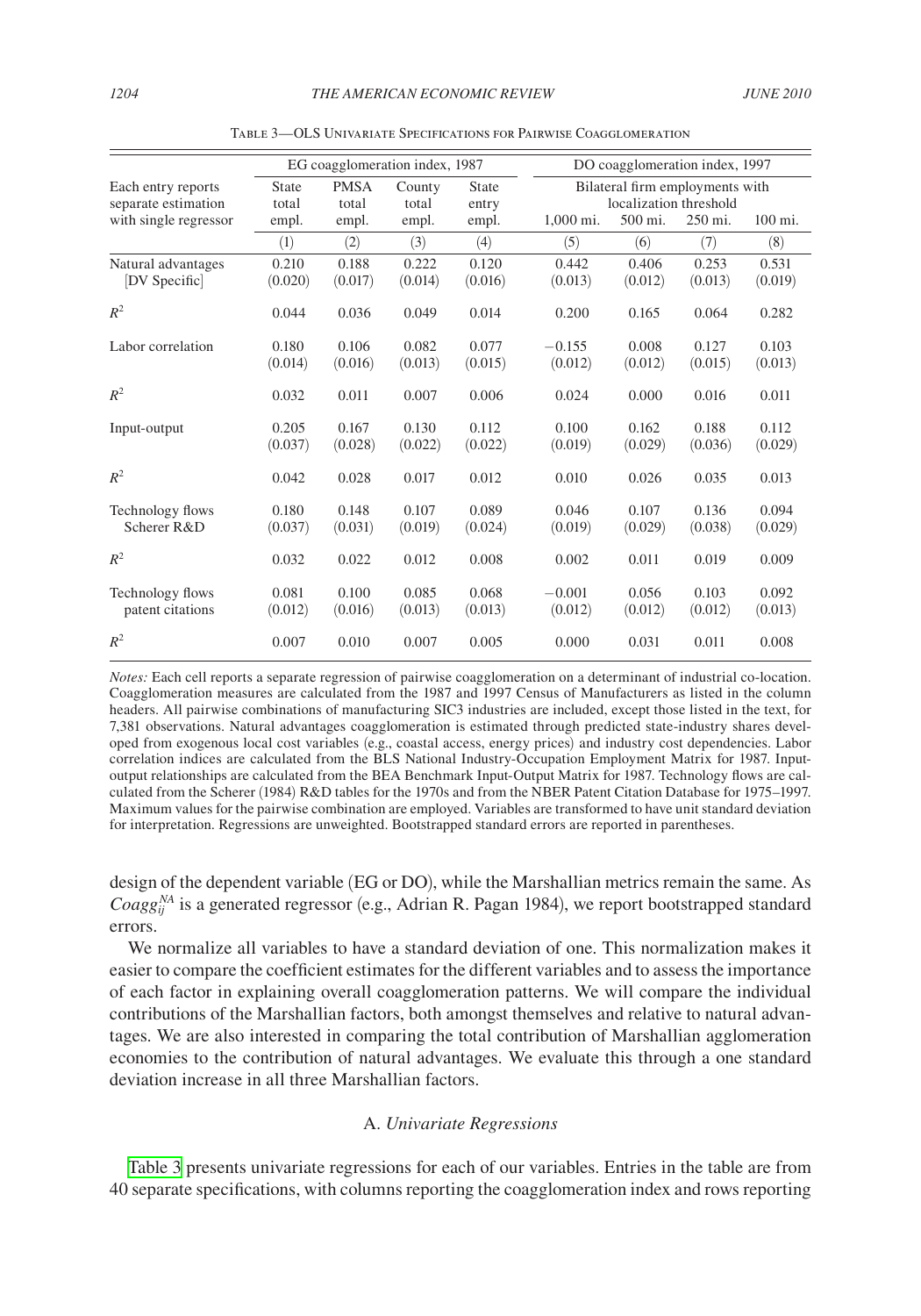explanatory variables. Column 1 finds fairly uniform coefficient magnitudes for the EG metric of state total employments. A one standard deviation increase in expected coagglomeration due to shared natural advantages is associated with a 0.21 standard deviation increase in actual coagglomeration. Input-output relationships also exhibit a 0.21 correlation. The other Marshallian factors are slightly weaker. The estimated coefficients are 0.18 for labor pooling and 0.08 to 0.18 for technology sharing. Columns 2 through 4 find comparable orderings when employing other variants of the EG metric, with some overall decline in the strength of all correlations also evident. On their own, each of the three variables can explain about the same share of the variation in coagglomeration across industry pairs.

Columns 5 through 8 consider four variants of the continuous DO metric where we adjust the threshold for identifying localization. Shared natural advantages are found to have greater explanatory power when using the continuous DO index than with the discrete EG metric, regardless of the distance threshold specified.14 The Marshallian factors generally have similar coefficients in the EG and DO regressions. The EG state level results are particularly similar to the 250 mile DO results. These two measures are designed to reflect coagglomeration at similar scales, so this result provides added confidence that the effects we identify are robust to how coagglomeration is being measured.

The DO results do change substantially when we move to a 1,000-mile threshold: the patent citation measure appears to be uncorrelated with coagglomeration, and the labor pooling measure is negatively correlated with coagglomeration. We find these results to be reassuring. The 1,000-mile threshold is far beyond the distance at which one would expect labor to be highly mobile and ideas to be "in the air." Hence, we would not expect these regressions to identify strong effects of labor pooling and technological spillovers on coagglomeration.<sup>15</sup>

# B. *Multivariate Regressions*

[Table 4](#page-11-0) presents our full multivariate specification. Each column reports coefficients from a single regression with a pairwise coagglomeration metric as the dependent variable. We concentrate on the EG metric that uses state employments and the DO metric with a 250-mile threshold, reporting four specifications for each.

The first column presents our base EG specification. The estimates show that each of our variables continues to be significant in multivariate frameworks. Natural advantages remains the strongest explanatory variable with a coefficient estimate of 0.16. The point estimates are largest for input-outputs (0.15), followed by labor pooling (0.12) and technology spillovers (0.10). But the differences between the coefficient estimates are not significant, which suggests that all three Marshallian forces are important and that their effects appear to be comparable in magnitude. Together these three variables explain more of the variation in coagglomeration than does natural advantage, which supports the view that agglomeration economies is a more important determinant of geographic location (as in Ellison and Glaeser 1999).

The second column excludes the natural advantages measure from the regression. While we believe that it makes sense generally to control for this measure, the potential endogeneity of the elements that drive the natural agglomeration measure make it reasonable to wonder whether our

<sup>&</sup>lt;sup>14</sup> The higher correlations when we use the DO natural advantages measure extend from two sources. First, the more continuous horizon helps identify clustering along natural advantages across state borders (e.g., neighboring coastal states in New England). The online Appendix discusses a second, mechanical reason due to limitations in our proce-<br>dure for constructing the DO natural advantages.

<sup>&</sup>lt;sup>15</sup> Rosenthal and Strange (2003) and Arzaghi and Henderson (2008) emphasize even further the small spatial distances over which knowledge spillovers occur. The online Appendix further discusses the negative labor correlation with the 1,000-mile DO metric.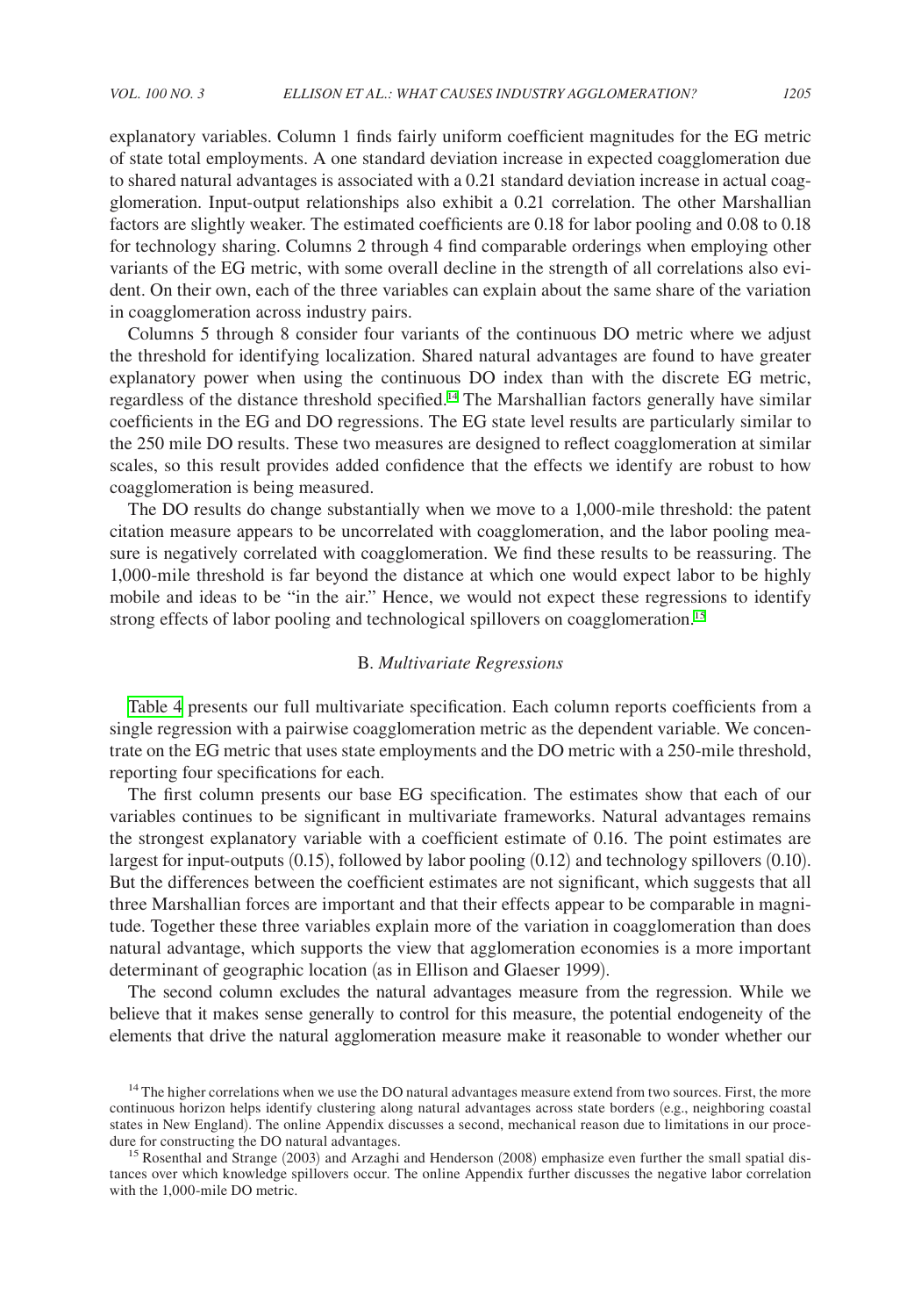<span id="page-11-0"></span>

|                                       | EG coaggl. index with state total emp. |                                             |                                 |                                              | DO coaggl. index, 250 mi. |                                             |                                 |                                              |
|---------------------------------------|----------------------------------------|---------------------------------------------|---------------------------------|----------------------------------------------|---------------------------|---------------------------------------------|---------------------------------|----------------------------------------------|
|                                       | Base                                   | Exclude<br>natural<br>estimation advantages | Separate<br>input $&$<br>output | Exclude<br>pairs in<br>same SIC <sub>2</sub> | Base                      | Exclude<br>natural<br>estimation advantages | Separate<br>input $&$<br>output | Exclude<br>pairs in<br>same SIC <sub>2</sub> |
|                                       | (1)                                    | (2)                                         | (3)                             | (4)                                          | (5)                       | (6)                                         | (7)                             | (8)                                          |
| Natural advantages<br>$ DV $ specific | 0.163<br>(0.017)                       |                                             | 0.162<br>(0.017)                | 0.172<br>(0.016)                             | 0.251<br>(0.012)          |                                             | 0.252<br>(0.012)                | 0.253<br>(0.013)                             |
| Labor correlation                     | 0.118<br>(0.011)                       | 0.146<br>(0.012)                            | 0.114<br>(0.011)                | 0.085<br>(0.012)                             | 0.069<br>(0.012)          | 0.098<br>(0.013)                            | 0.066<br>(0.012)                | 0.029<br>(0.012)                             |
| Input-output                          | 0.146<br>(0.032)                       | 0.149<br>(0.032)                            |                                 | 0.110<br>(0.022)                             | 0.162<br>(0.035)          | 0.150<br>(0.035)                            |                                 | 0.177<br>(0.032)                             |
| Input                                 |                                        |                                             | 0.106<br>(0.029)                |                                              |                           |                                             | 0.097<br>(0.029)                |                                              |
| Output                                |                                        |                                             | 0.093<br>(0.039)                |                                              |                           |                                             | 0.107<br>(0.038)                |                                              |
| Technology flows<br>Scherer R&D       | 0.096<br>(0.035)                       | 0.112<br>(0.035)                            | 0.079<br>(0.035)                | 0.046<br>(0.019)                             | 0.076<br>(0.033)          | 0.075<br>(0.034)                            | 0.065<br>(0.032)                | 0.033<br>(0.020)                             |
| $R^2$<br><b>Observations</b>          | 0.103<br>7,381                         | 0.077<br>7,381                              | 0.110<br>7,381                  | 0.059<br>7,000                               | 0.113<br>7,381            | 0.051<br>7,381                              | 0.117<br>7,381                  | 0.102<br>7,000                               |

Table 4—OLS Multivariate Specifications for Pairwise Coagglomeration

*Notes:* See [Table 3.](#page-9-0) Regressions of pairwise coagglomeration on determinants of industrial co-location. Columns 4 and 8 exclude SIC3 pairwise combinations within the same SIC2. Online Appendix Table 6 provides additional robustness checks. Variables are transformed to have unit standard deviation for interpretation. Bootstrapped standard errors are reported in parentheses.

results change much when that measure is excluded. We find that Marshallian forces become slightly stronger when natural advantages are excluded. However, the coefficients in the two columns are sufficiently similar that it seems that the natural advantages and Marshallian factors are mostly orthogonal to one another. The third column disaggregates the input-output effect into separate input and output effects. The two effects are comparable in magnitude and both are quite significant.

The fourth column excludes all industry pairs in the same two-digit SIC industry (SIC2). There are both conceptual and methodological reasons for this exclusion. Conceptually, industries within the same SIC2 may be more likely to coagglomerate due to unobserved factors or due to geographic features that we have measured with error. Methodologically, some of our measures, like the technology flow measure, have variation that straddles the SIC2 and SIC3 divisions. The coefficient estimates in this regression are slightly lower, but similar in magnitude to the base regression in the first column. We will use this restricted sample in our instrumental variables analysis below.

Columns 5 through 8 present equivalent results for the DO index calculated with a distance threshold of 250 miles. The results are similar to those obtained with the state level EG index. All three Marshallian factors are important. Natural advantages are more important than any single Marshallian factor, but the three factors together are more important than natural advantage. The differences shown in [Table 3](#page-9-0) persist: natural advantages appear more important when we use the DO metrics for coagglomeration; and labor market pooling appears somewhat less important. Again, the broad similarity provides confidence that the coagglomeration metric design is not driving the basic conclusions of this paper.

Three general conclusions emerge from these regressions. First, all three of Marshall's (1920) theories regarding agglomeration find support in coagglomeration patterns. Second, the Marshallian factors appear to be relatively important in the sense that taken together they are more important than the natural advantages we have identified. Third, the input-output factor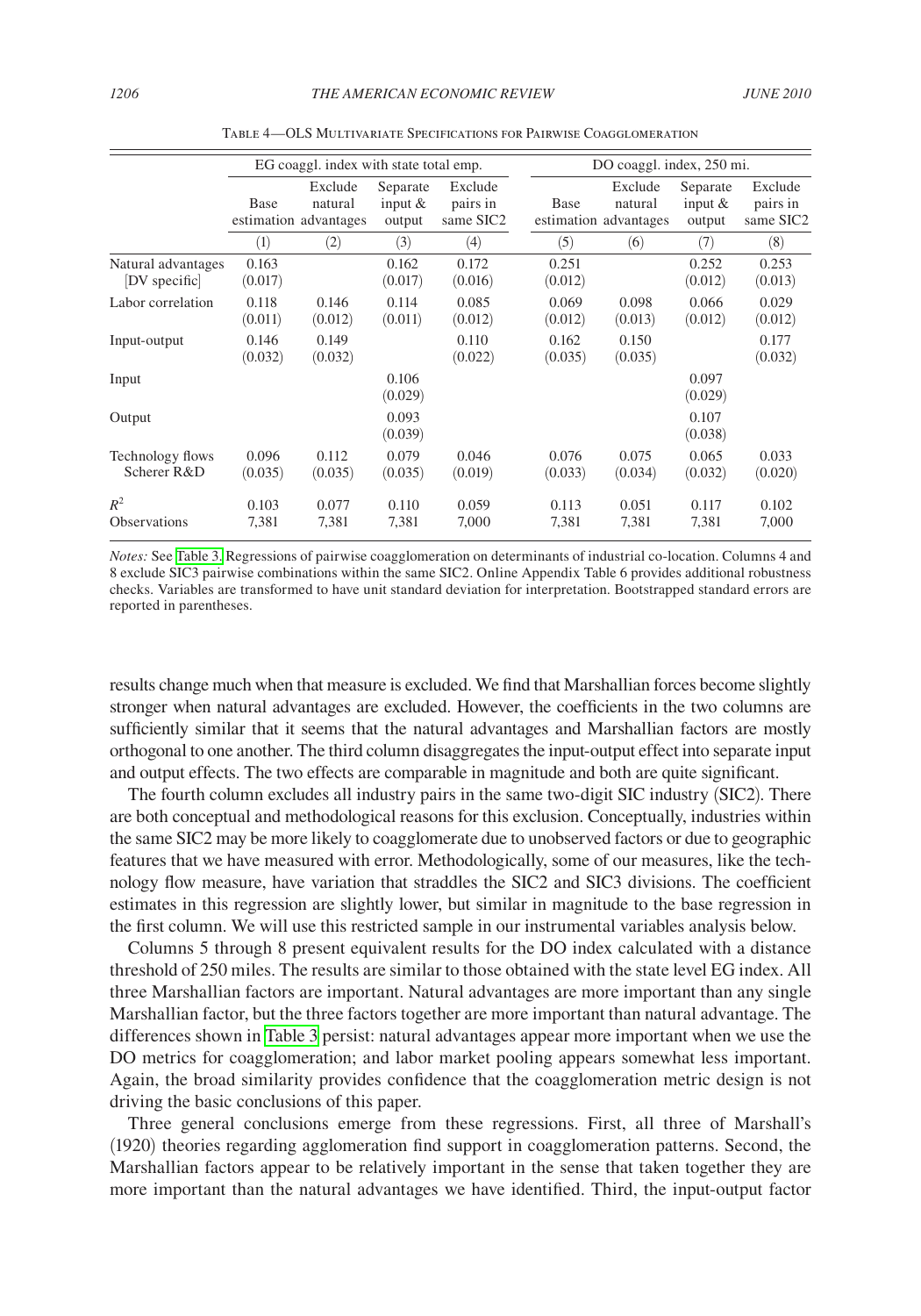comes through most consistently. Labor pooling follows closely on smaller spatial distances, but it has much less of an effect when we look at coagglomeration at a broader geographic scale.

The online Appendix documents the full set of outcomes for each variant of the coagglomeration metric. We also present robustness checks: using pairwise means rather than maximums for explanatory variables, including industry effects, weighting by the relative size of the industry pair, and substituting the patent-based technology measure for the Scherer metric. We further consider several variants on the EG and DO metrics. While minor differences emerge, the overall patterns presented in [Tables 3](#page-9-0) and [4](#page-11-0) are quite stable.

#### **IV. Instrumental Variables Analysis**

A potential concern with the analysis presented above is that our measures of the potential for Marshallian spillovers between industries might endogenously reflect coagglomeration patterns. For example, the volume of trade between the shoemaking and leather industries may not only reflect inherent features of shoemaking technology. It could be that there would be less leather and more plastic in shoes if random events had led to the coagglomeration of the shoemaking and plastics industries. Similarly, the employment mix of an industry could be affected by where plants are located. Firms in some industries may be able to choose between a low tech production process that requires many unskilled laborers and a more automated process with a very different occupational mix. These choices could then be influenced by local labor market conditions.

To help with these concerns, our OLS regressions include controls for expected coagglomeration due to shared interests in natural advantages. Variance in coagglomeration due to unmodeled natural advantages, of course, will still bias our parameter estimates. Moreover, it will not help with the reverse causation problem noted above. In this section we present two sets of IV estimates designed to address these concerns.

#### A. *UK Instruments*

Our first set of instruments are constructed from data on characteristics of UK industries. If two industries are coagglomerated in the United States for purely random reasons or because they value different, unobserved natural advantages that are randomly correlated in the United States (e.g., if states with bauxite deposits are also close to sources of sugar cane), then one would expect that the industry pair would not be coagglomerated for these reasons in the United Kingdom. In this case, characteristics of UK industries provide measures of the Marshallian factors for the industry pair that are orthogonal to the endogenous variation in the United States.

Of course, this technique will work in only some situations. If two industries are coagglomerated in the United States because they have a greater need for a coastal location, then they will likely be coagglomerated in the United Kingdom as well. In this case, the UK characteristics of the industry pair could be affected by a correlated endogeneity. Our natural advantages metric should theoretically capture such situations, but unmodeled natural advantages that are not randomly distributed may again be present.

Our UK based instrument for input-output relationships builds from the 1989 Input-Output Balance for the United Kingdom published by the Central Statistical Office in 1992. The original table contained 102 sectors, and Keith E. Maskus, C. Sveikauskas, and Allan Webster (1994) aggregated those original categories into 80 sectors that can be matched with US industries. The construction of the UK instruments is otherwise comparable to that undertaken with BEA data. We will use these UK input-output measures as instruments for the US input-output relationships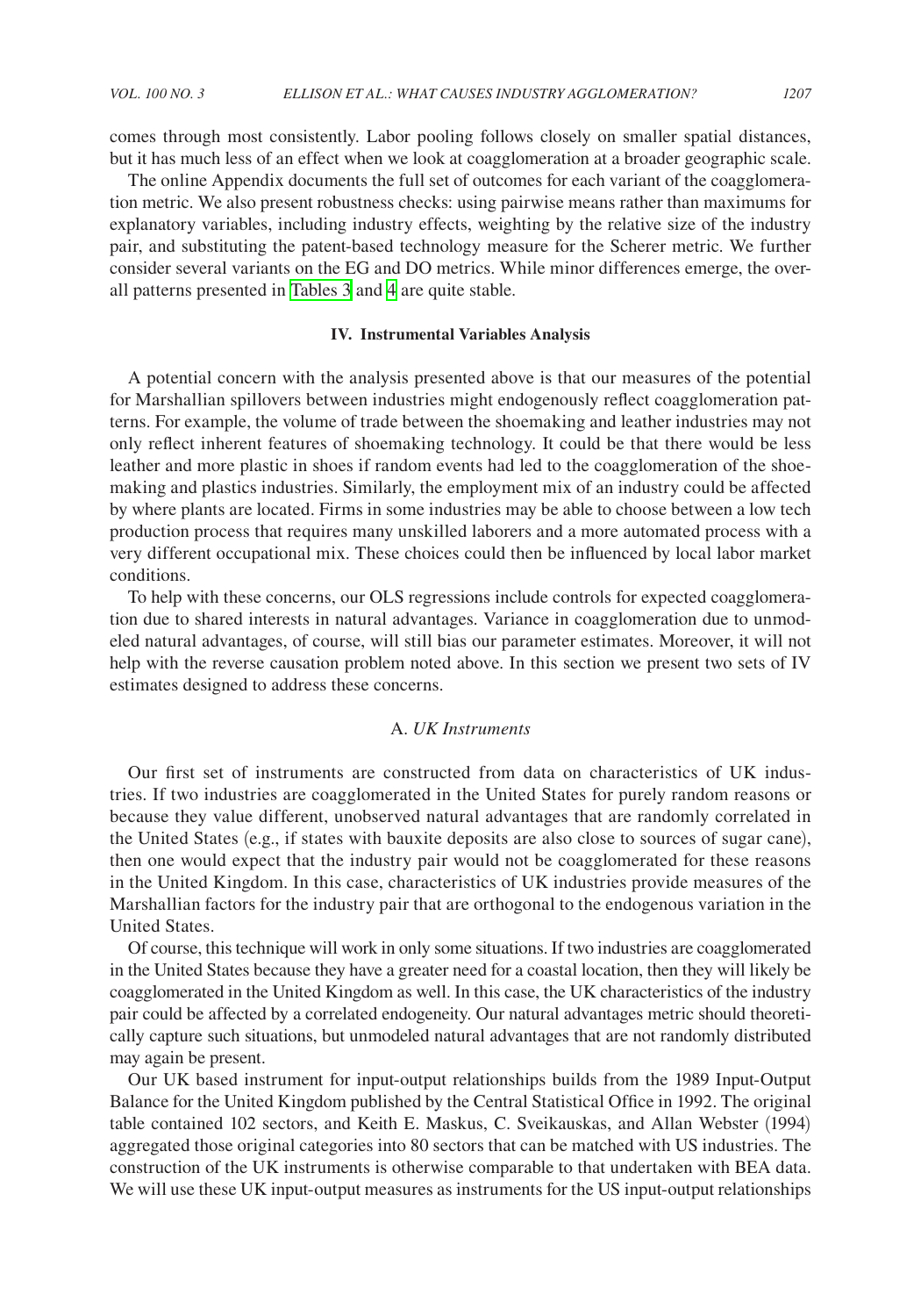under the identifying assumption that UK material flows are correlated with true Marshallian dependencies among US industries but uncorrelated with the reverse causation that may have arisen within the United States after industrial locations are determined.

Our UK based instrument for labor market similarities was constructed using data from the UK Labour Force Survey, which is roughly akin to the US Current Population Survey. The United Kingdom does not publish a detailed equivalent of the BLS NIOEM matrix, so we constructed our own matrix by pooling six years (2001–2006) of the UK Labour Force Survey. We mapped the British industry codes to the SIC3 system, but we did not map the British occupations to NIOEM equivalents. We instead calculated pairwise industry correlations on the British occupation vectors.

There is also a concern of endogeneity of intellectual exchanges, as industries may share technologies because of locational proximity. The online Appendix describes instruments developed through patent citations using instances where both the citing and cited USPTO patent were filed from the United Kingdom, but in practice we found it very difficult to instrument simultaneously for all three of Marshall's forces. We therefore focus on our IV specifications on the customersupplier and labor pooling rationales, which are also more distinguishable intellectually and empirically.

#### B. *US Spatial Instruments*

Our second set of instruments are constructed using disaggregated data that allow us to examine industry characteristics in different parts of the United States. This approach measures input-output and labor patterns in one industry in places where the other industry is quite rare. By focusing on areas where the other industry is absent, we can ideally estimate input-output and hiring patterns that are correlated with innate industrial needs but not biased by geographic proximity to the other industry. Most industry pair coagglomerations are sufficiently weak so that one can find parts of the United States where industry *i* is present and industry *j* is not overrepresented. We measure the relatedness of each industry pair using data on the characteristics of industry *i* in areas where industry *j* is least present and data on the characteristics of industry *j* in areas where industry *i* is least present.

Measures of this form will be useful instruments if the endogenous variation in our Marshallian factors is due to a plant's input/labor choices being affected by the proximity of plants in the other industry. For example, they will be helpful if shoemaking plants choose to make leather shoes when located near leather manufacturers and choose to make plastic shoes otherwise. In such a situation, OLS estimates would overstate the importance of input/output relationships as an agglomeration force. By looking at the inputs used by shoemakers who are located far from leather makers, we may derive industry characteristics that are useful instruments.

There are other situations, of course, in which the spatial instruments will not help. One example is where there are economies of scale in the development of production technologies and technologies develop in light of the average distance between plants in industries *i* and *j*. In this scenario, firms in industry *i* still need to buy inputs from industry *j* even if no plants in industry *j* are nearby. Measuring characteristics from plants that are not collocated will not correct this situation.

Our spatial input-output instruments are developed using "material inputs trailers" of the 1987 Census of Manufacturing. This form asks plants to list their material inputs and associated expenditures. Our spatial instrument employs the microrecords to calculate industry *i*'s input dependence on industry *j* in regions where industry *j* is least present. We specifically choose the 25 PMSAs where industry *j* is least present relative to all manufacturing to calculate industry *i*'s dependency for *j*. The dependencies are relative to all plant inputs, including nonmanufacturing.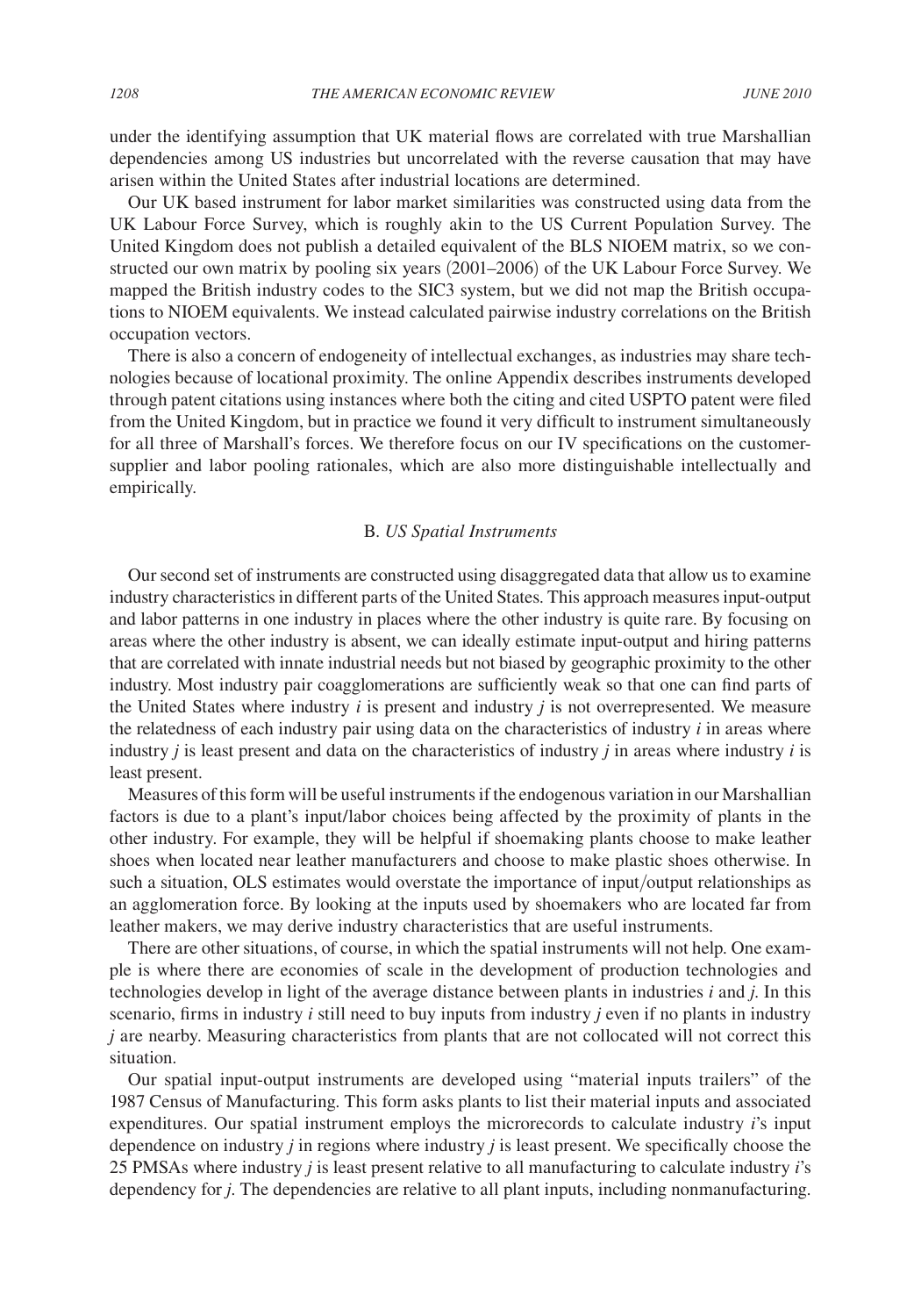|                     |                   | EG coaggl. index with state total emp. |            | DO coaggl. index, 250 mi. |         |            |  |
|---------------------|-------------------|----------------------------------------|------------|---------------------------|---------|------------|--|
|                     | <b>Base</b>       | UK                                     | US spatial | <b>Base</b>               | UK      | US spatial |  |
|                     | <b>OLS</b>        | IV                                     | IV         | <b>OLS</b>                | IV      | IV         |  |
|                     | $\left( 1\right)$ | $\left( 2\right)$                      | (3)        | $\left( 4\right)$         | (5)     | (6)        |  |
| Natural advantages  | 0.173             | 0.173                                  | 0.171      | 0.254                     | 0.210   | 0.233      |  |
| [DV specific]       | (0.016)           | (0.019)                                | (0.016)    | (0.013)                   | (0.016) | (0.012)    |  |
| Labor correlation   | 0.083             | 0.079                                  | 0.091      | 0.027                     | 0.501   | 0.248      |  |
|                     | (0.012)           | (0.060)                                | (0.023)    | (0.012)                   | (0.060) | (0.023)    |  |
| Input-output        | 0.122             | 0.191                                  | 0.185      | 0.186                     | 0.164   | 0.213      |  |
|                     | (0.023)           | (0.048)                                | (0.036)    | (0.031)                   | (0.054) | (0.049)    |  |
| <b>Observations</b> | 7.000             | 7.000                                  | 7.000      | 7.000                     | 7.000   | 7.000      |  |

Table 5—IV Multivariate Specifications for Pairwise Coagglomeration

*Notes:* See [Table 3.](#page-9-0) OLS and IV regressions of pairwise coagglomeration on determinants of industrial co-location. All estimations exclude SIC3 pairwise combinations within the same SIC2. Online Appendix Tables 7 and 8 report first stages and additional robustness checks. Variables are transformed to have unit standard deviation for interpretation. Bootstrapped standard errors are reported in parentheses.

The Appendix describes the materials trailers data in greater detail and the variants of this instrument that we tested.16

Our spatial instruments for labor similarity are developed using the 1990 Census IPUMS. We again ordered PMSAs by the relative presence of each industry compared to all manufacturing activity. We chose the 25 PMSAs where industry *i* was least present to measure industry *j*'s occupation needs, and vice versa. We then constructed the labor similarity correlation between industries *i* and *j* as described above. The online Appendix again describes these data in greater detail and the variants of this instrument that we tested.

We conduct our IV analysis on the restricted sample of 7,000 pairwise industry combinations that exclude SIC3 pairs within the same SIC2 sector. This restriction is for two reasons. First, some of the data for the instruments have limited variation across SIC3 pairs within an SIC2 sector. Second, our discussion of the instruments' conceptual liabilities has often centered on unobserved natural advantages missed by our expected coagglomeration metric. These confounding issues are most likely to exist among SIC3 industries within the same SIC2 category. As we saw in [Table 4,](#page-11-0) the OLS relationships are stable including or excluding these closely-related industry pairs.

The Appendix documents the first-stage regression estimates for both sets of instruments. The *t*-statistics are over ten for the relevant instruments, and we satisfy relevant tests regarding weak instruments. The strength of these first-stage relationships does not change substantially when simultaneously instrumenting for both labor and input-output factors. Likewise, the inclusion or exclusion of our metric of expected coagglomeration due to natural advantages does not influence substantially the first-stage relationships for the Marshallian factors.

### C. *IV Regression Results*

Table 5 presents our core instrumental variables results using UK and US spatial instruments. We instrument for the input-output and labor pooling factors using the instruments described

<sup>&</sup>lt;sup>16</sup> For example, we have confirmed that using absolute thresholds of the bottom 25 cities delivers similar results to techniques using relative shares (e.g., the group of cities accounting for a small share of activity in an industry). We have also implemented a regional approach that includes rural areas.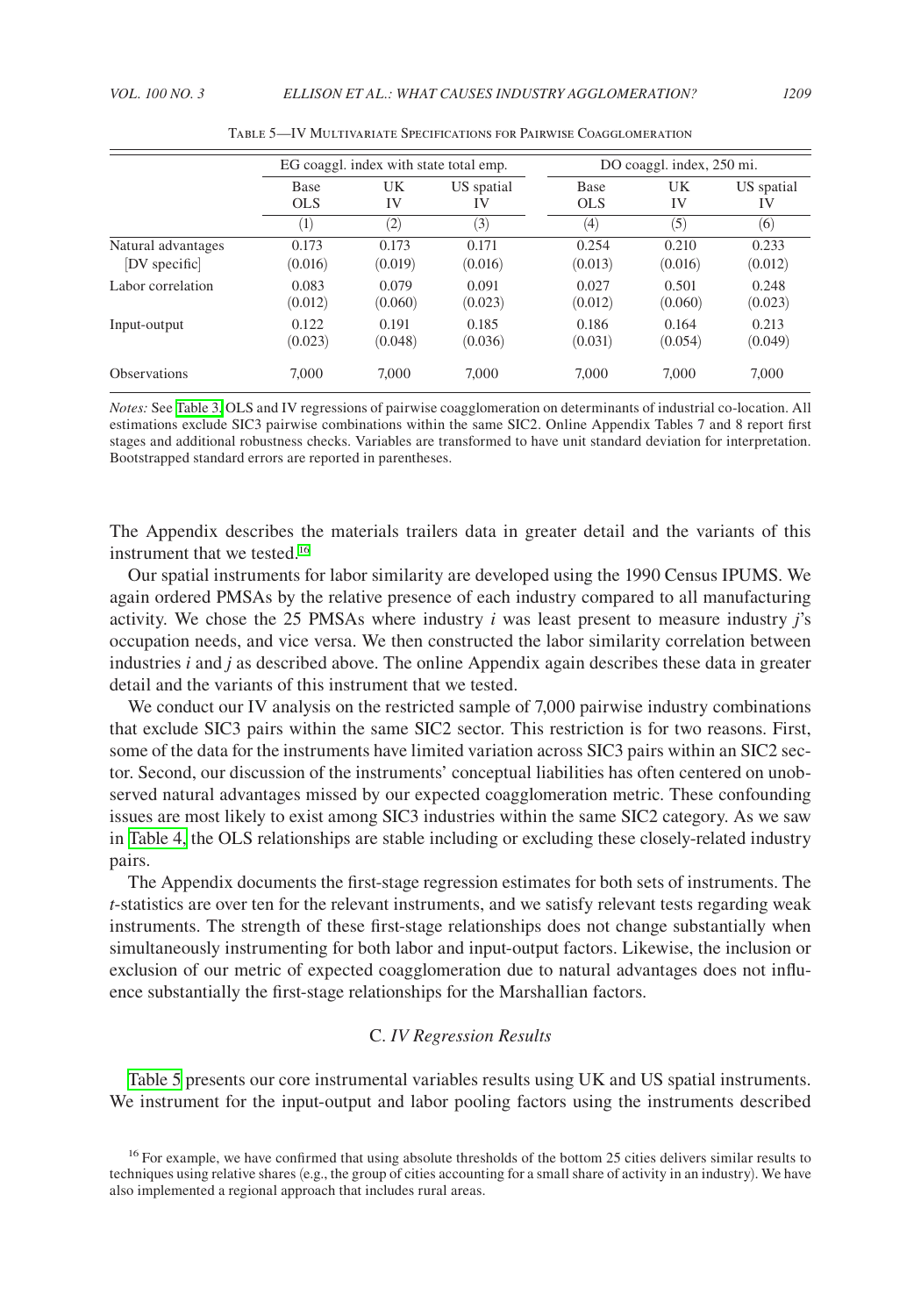above. The control of expected coagglomeration due to shared natural advantages is included and treated as exogenous. We do not include a technological spillover variable.17 Columns 1 and 4 report OLS estimates of these specifications.

Columns 2 and 3 report IV regressions using the EG state level coagglomeration as the dependent variable and employing the UK instruments and US spatial instruments, respectively. Both instruments, despite their quite different construction and data sources, yield similar results. The role of labor is confirmed, and the instrumented elasticity is very similar to the OLS results. On the other hand, the input-output elasticity strengthens. Hausman tests do not reject the hypothesis that the OLS estimates are exogenous at the ten percent level.<sup>18</sup>

Our instrumental variables estimates employing the 250-mile DO metric also support the importance of both Marshallian factors. The input-output variable has a larger coefficient in the DO OLS regression than in the EG OLS regression, and the estimate remains significant and retains its magnitude in both IV estimates. The labor pooling variable had a much smaller effect in the OLS regression, but the estimate is much larger in the IV regressions. Hausman tests of equality for the OLS and IV specifications are rejected for the DO specifications with both instrument pairs. The online Appendix extends these IV estimations to other variants of EG and DO metrics.

#### **V. Conclusions**

At the broadest level, our paper provides strong support for Marshallian theories of agglomeration. We find consistent evidence for each of the three mechanisms—proximity to reduce the costs of moving goods, people, and ideas—in the US manufacturing sector. Taken together, the Marshallian factors appear to have a stronger effect on coagglomeration patterns than shared natural advantages, which Ellison and Glaeser (1999) found to drive a nontrivial fraction of within-industry agglomeration in the United States. We recognize, however, that we have modeled only a finite number of measured natural advantages and that our proxies are imperfect. This measurement error may lead us to understate the relative contribution of natural advantages versus Marshallian forces.

Which of Marshall's theories regarding industrial agglomeration are more important? Our basic conclusion from examining coagglomeration patterns is that all three forces are similar in magnitude, with input-output flows being the greater among equals. A one standard deviation growth in labor or input-output dependencies increases coagglomeration by around one seventh of a standard deviation. The importance of technology flows is weaker in some specifications, but of comparable magnitude in other estimations.

We do not know how our manufacturing results would generalize to other industries. Many services are more costly to transport since they involve face to face interaction, and therefore we might think that input-output relationships are particularly important in that sector (e.g., Jed Kolko 1997). The current excitement over service offshoring suggests, however, that segments within services like call centers may have rather low transport costs. Ideas and knowledge spillovers may be more important in very innovative sectors. We hope that future research defines Marshallian interactions in ways appropriate for industries outside of manufacturing.

It would likewise be interesting to understand better how these forces have changed over time. Transportation costs for physical goods have declined remarkably over the twentieth century (Glaeser and Janet E. Kohlhase 2004). These shipment costs have likely declined relative to the

<sup>&</sup>lt;sup>17</sup> In general, our instruments for technology sharing do not adequately distinguish themselves from the input-output and labor pooling relationships. Results for the triple IV are reported in the online Appendix. <sup>18</sup> The probability of rejecting the Chi-Squared test is 0.13 and 0.16 using the UK and US spatial IVs.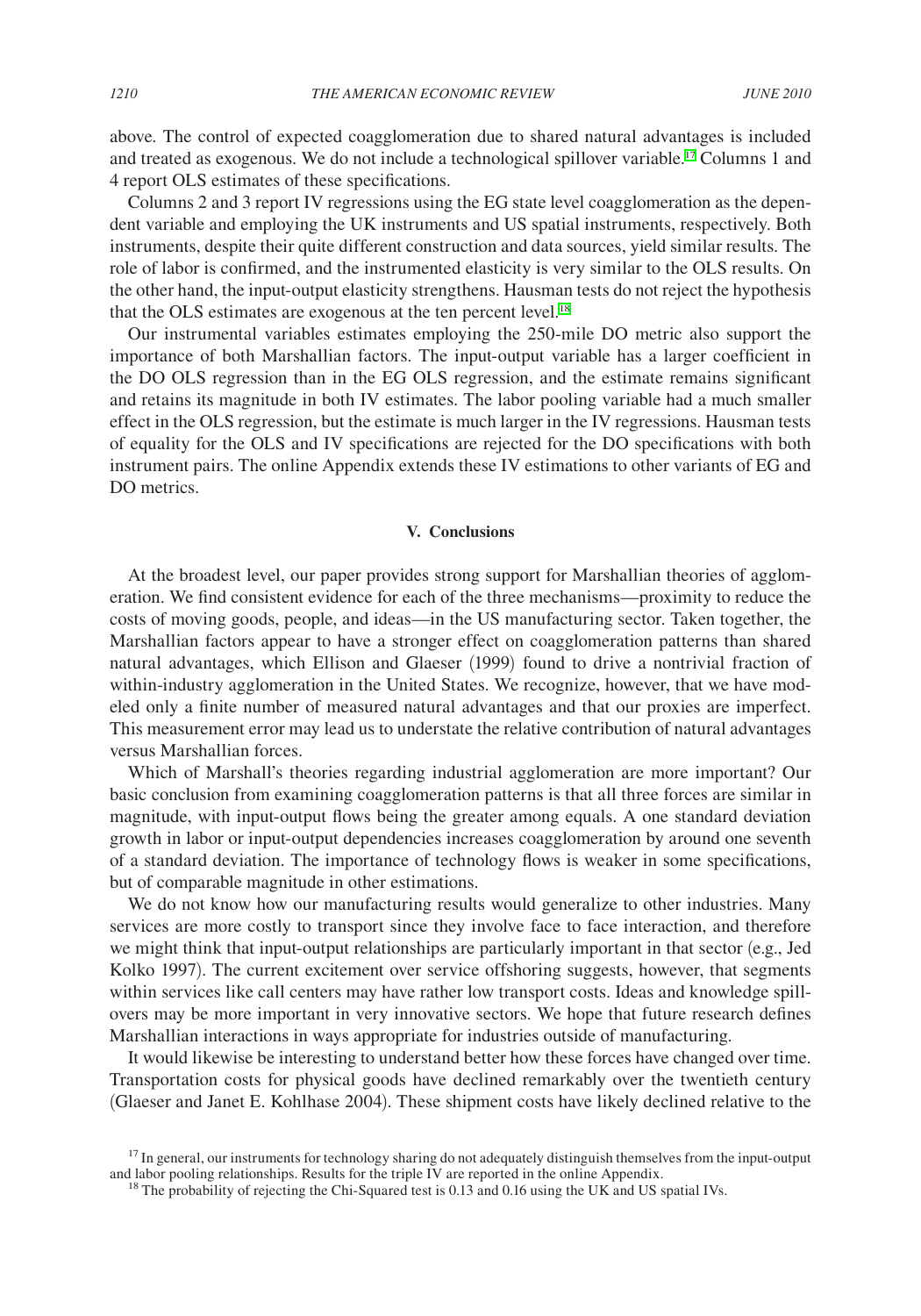costs of moving labor, but it is not clear whether relative declines for physical goods are more or less than declines in transportation costs for ideas. Some types of information appear to flow very well over long distances, while others still require very close proximity. The impact of these relative changes in transportation costs are worthy of additional study. It would also be interesting to model the interaction between sunk investments in firm locations, made decades ago due to coagglomeration factors that are no longer as relevant, with changing relative transportation costs.

Although this paper is primarily about agglomeration and not about methodology, we hope that the approach it takes will be useful in future explorations of agglomerative forces. The coagglomeration patterns we explore could be examined in many different ways. And the UK and US spatial instruments we develop could be applied in many other areas in which the endogeneity of industry characteristics is a concern as well as in future studies of agglomeration and coagglomeration.

#### **REFERENCES**

- **Arzaghi, Mohammad, and J. Vernon Henderson.** 2008. "Networking Off Madison Avenue." *Review of Economic Studies*, 75(4): 1011–38.
	- **Audretsch, David B., and Maryann P. Feldman.** 1996. "R&D Spillovers and the Geography of Innovation and Production." *American Economic Review*, 86(3): 630–40.
- **Autor, David H., William R. Kerr, and Adriana D. Kugler.** 2007. "Does Employment Protection Reduce Productivity? Evidence from US States." *Economic Journal*, 117(521): F189–217.
- **Combes, Pierre-Philippe, and Gilles Duranton.** 2006. "Labour Pooling, Labour Poaching, and Spatial Clustering." *Regional Science and Urban Economics*, 36(1): 1–28.
	- **Dahl, Michael S., and Steven Klepper.** 2007. "Who Do New Firms Hire?" Unpublished.
	- **Davis, Steven J., John C. Haltiwanger, and Scott Schuh.** 1996. *Job Creation and Destruction*. Cambridge, MA: MIT Press.
	- **Delgado, Mercedes, Michael E. Porter, and Scott Stern.** 2008. "Convergence, Clusters and Economic Performance." Unpublished.
- **Diamond, Charles A., and Curtis J. Simon.** 1990. "Industrial Specialization and the Returns to Labor." *Journal of Labor Economics*, 8(2): 175–201.
- **Dumais, Guy, Glenn Ellison, and Edward L. Glaeser.** 2002. "Geographic Concentration as a Dynamic Process." *Review of Economics and Statistics*, 84(2): 193–204.
- **Dunne, Timothy, Mark J. Roberts, and Larry Samuelson.** 1989a. "Plant Turnover and Gross Employment Flows in the U.S. Manufacturing Sector." *Journal of Labor Economics*, 7(1): 48–71.
- **Dunne, Timothy, Mark J. Roberts, and Larry Samuelson.** 1989b. "The Growth and Failure of U.S. Manufacturing Plants." *Quarterly Journal of Economics*, 104(4): 671–98.
- **Duranton, Gilles, and Henry G. Overman.** 2005. "Testing for Localization Using Micro-Geographic Data." *Review of Economic Studies*, 72(4): 1077–106.
- **Duranton, Gilles, and Henry G. Overman.** 2008. "Exploring the Detailed Location Patterns of U.K. Manufacturing Industries Using Microgeographic Data." *Journal of Regional Science*, 48(1): 213–43.
- **Ellison, Glenn, and Edward L. Glaeser.** 1997. "Geographic Concentration in U.S. Manufacturing Industries: A Dartboard Approach." *Journal of Political Economy*, 105(5): 889–927.
- **Ellison, Glenn, and Edward L. Glaeser.** 1999. "The Geographic Concentration of Industry: Does Natural Advantage Explain Agglomeration?" *American Economic Review*, 89(2): 311–16.
- **Florence, P. Sargant.** 1948. *Investment, Location and Size of Plant*. Cambridge, UK: Cambridge University Press.
- **Fuchs, Victor R.** 1962. *Changes in the Location of Manufacturing in the United States Since 1929*. New Haven, CT: Yale University Press.
- **Fujita, Masahisa, Paul Krugman, and Anthony J. Venables.** 1999. *The Spatial Economy: Cities, Regions, and International Trade*. Cambridge, MA: MIT Press.
- **Glaeser, Edward L., and Matthew E. Kahn.** 2001. "Decentralized Employment and the Transformation of the American City." National Bureau of Economic Research Working Paper 8117.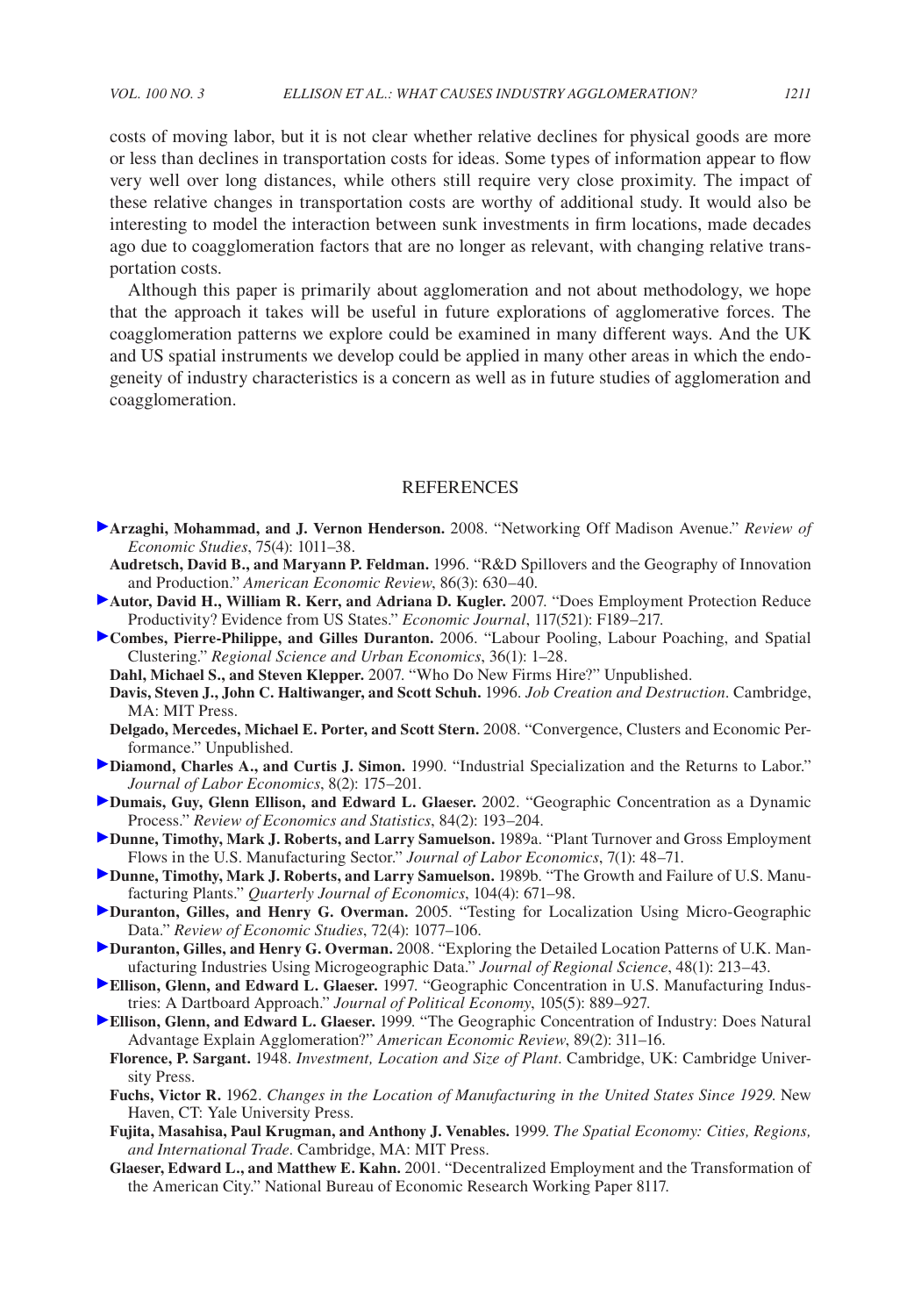- **Glaeser, Edward L., and William R. Kerr.** 2009. "Local Industrial Conditions and Entrepreneurship: How Much of the Spatial Distribution Can We Explain?" *Journal of Economics and Management Strategy*, 18(3): 623–63.
- **Glaeser, Edward L., and Janet E. Kohlhase.** 2004. "Cities, Regions and the Decline of Transport Costs." *Papers in Regional Science*, 83(1): 197–228.
	- **Greenstone, Michael, Richard Hornbeck, and Enrico Moretti.** 2008. "Identifying Agglomeration Spillovers: Evidence from Million Dollar Plants." National Bureau of Economic Research Working Paper 13833.
	- **Griliches, Zvi.** 1990. "Patent Statistics as Economic Indicators: A Survey." *Journal of Economic Literature*, 28(4): 1661–707.
	- **Hall, Bronwyn H., Adam B. Jaffe, and Manuel Trajtenberg.** 2001. "The NBER Patent Citation Data File: Lessons, Insights and Methodological Tools." National Bureau of Economic Research Working Paper 8498.
- **Helsley, Robert W., and William C. Strange.** 1990. "Matching and Agglomeration Economies in a System of Cities." *Regional Science and Urban Economics*, 20(2): 189–212.
- **Henderson, J. Vernon.** 2003. "Marshall's Scale Economies." *Journal of Urban Economics*, 53(1): 1–28.
- **Holmes, Thomas J.** 1998. "The Effect of State Policies on the Location of Manufacturing: Evidence from State Borders." *Journal of Political Economy*, 106(4): 667–705.
	- **Holmes, Thomas J., and Sanghoon Lee.** 2008. "Economies of Density Versus Natural Advantage: Crop Choice on the Back Forty." Unpublished.
- **Hoover, Edgar Malone.** 1948. *The Location of Economic Activity*. New York: McGraw Hill.
- **Jaffe, Adam B., Manuel Trajtenberg, and Michael S. Fogarty.** 2000. "Knowledge Spillovers and Patent Citations: Evidence from a Survey of Inventors." *American Economic Review*, 90(2): 215–18.
- **Jaffe, Adam B., Manuel Trajtenberg, and Rebecca Henderson.** 1993. "Geographic Localization of Knowledge Spillovers as Evidenced by Patent Citations." *Quarterly Journal of Economics*, 108(3): 577–98.
- **Johnson, Daniel K. N.** 1999. "150 Years of American Invention: Methodology and a First Geographic Application." Wellesley College Department of Economics Working Paper 99-01.
- **Kerr, William R.** 2008. "Ethnic Scientific Communities and International Technology Diffusion." *Review of Economics and Statistics*, 90(3): 518–37.
- **Kerr, William R., and Ramana Nanda.** 2009. "Democratizing Entry: Banking Deregulations, Financing Constraints, and Entrepreneurship." *Journal of Financial Economics*, 94(1): 124–49.
	- **Kim, Sukkoo.** 1999. "Regions, Resources, and Economic Geography: Sources of U.S. Regional Comparative Advantage, 1880–1987." *Regional Science and Urban Economics*, 29(1): 1–32.
	- **Kolko, Jed.** 1999. "Can I Get Some Service Here? Information Technology, Service Industries, and the Future of Cities." Unpublished.
- **Krugman, Paul.** 1991a. *Geography and Trade*. Cambridge, MA: MIT Press.
- **Krugman, Paul.** 1991b. "Increasing Returns and Economic Geography." *Journal of Political Economy*, 99(3): 483–99.
- **Marshall, Alfred.** 1920. *Principles of Economics*. London: MacMillan.
- **Maskus, Keith E., Catherine D. Sveikauskas, and Allan Webster.** 1994. "The Composition of the Human Capital Stock and Its Relation to International Trade: Evidence from the U.S. And Britain." *Weltwirtschaftliches Archiv*, 130(1): 50–76.
- **Menon, Carlo.** 2008. "The Bright Side of Gerrymandering: An Enquiry on the Determinants of Industrial Agglomeration in the United States." Unpublished.
- **Pagan, Adrian.** 1984. "Econometric Issues in the Analysis of Regressions with Generated Regressors." *International Economic Review*, 25(1): 221–47.
- **Porter, Michael E.** 1990. *The Competitive Advantage of Nations*. New York: The Free Press.
- **Rosenthal, Stuart S., and William C. Strange.** 2001. "The Determinants of Agglomeration." *Journal of Urban Economics*, 50(2): 191–229.
- **Rosenthal, Stuart S., and William C. Strange.** 2003. "Geography, Industrial Organization, and Agglomeration." *Review of Economics and Statistics*, 85(2): 377–93.
- **Rotemberg, Julio J., and Garth Saloner.** 2000. "Competition and Human Capital Accumulation: A Theory of Interregional Specialization and Trade." *Regional Science and Urban Economics*, 30(4): 373–404.
- **Saxenian, AnnaLee.** 1996. *Regional Advantage: Culture and Competition in Silicon Valley and Route 128*. Cambridge, MA: Harvard University Press.
- **Scherer, Frederic M.** 1984. "Using Linked Patent and R&D Data to Measure Interindustry Technology Flows." In *R&D, Patents, and Productivity*, ed. Zvi Griliches, 417–61. Chicago: University of Chicago Press.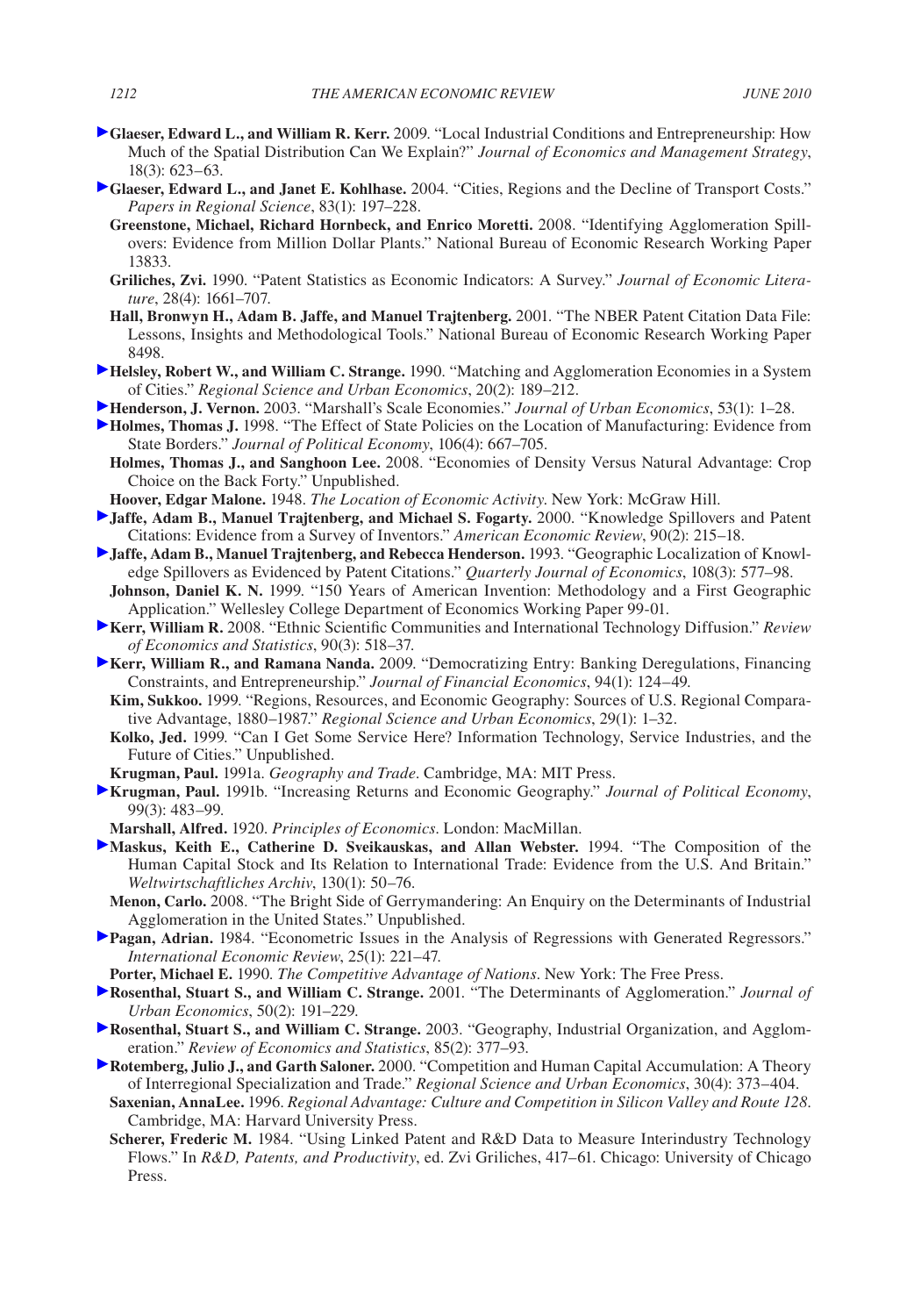- **Silverman, Brian S.** 1999. "Technological Resources and the Direction of Corporate Diversification: Toward an Integration of the Resource-Based View and Transaction Cost Economics." *Management Science*, 45(8): 1109–24.
- **Thompson, Peter, and Melanie Fox-Kean.** 2005. "Patent Citations and the Geography of Knowledge Spillovers: A Reassessment." *American Economic Review*, 95(1): 450–60.
	- **von Thünen, Johann Heinrich.** 1826. *Der Isolirte Staat in Beziehung auf Landwirthschaft und Nationalökonomie, oder Untersuchungen über den Einfluss, den die Getreidepreise, der Reichtum des Bodens und die Abgaben auf den Ackerbau Ausüben*. Reprinted in English as *Von Thünen's Isolated State*, Pergamon Press, 1966.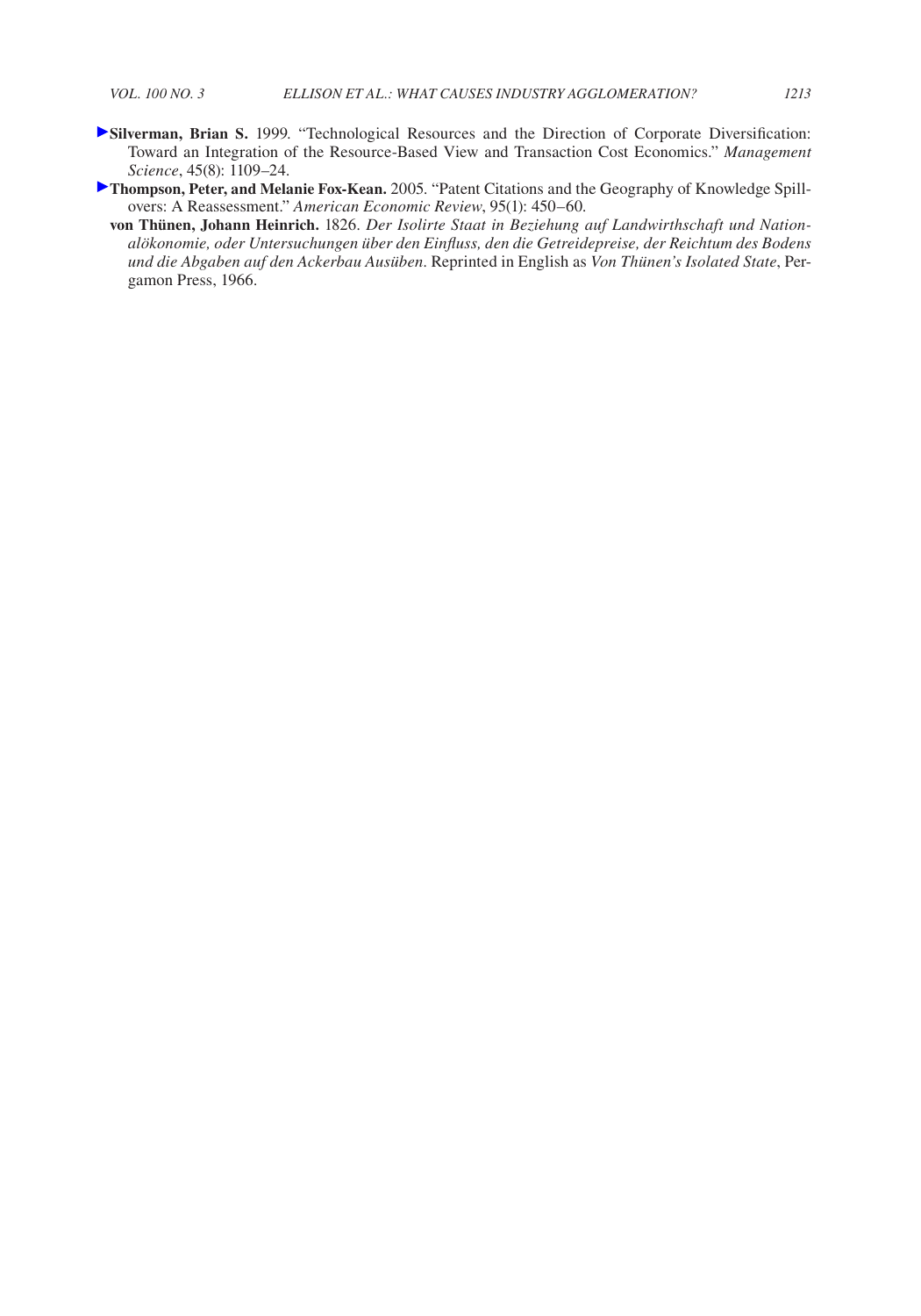# **This article has been cited by:**

- 1. Joshua Drucker, Edward Feser. 2012. Regional industrial structure and agglomeration economies: An analysis of productivity in three manufacturing industries. *Regional Science and Urban Economics* **42**:1-2, 1-14. [[CrossRef](http://dx.doi.org/10.1016/j.regsciurbeco.2011.04.006)]
- 2. Wen-Chi Liao. 2012. Inshoring: The Geographic Fragmentation of Production and Inequality. *Journal of Urban Economics* . [[CrossRef](http://dx.doi.org/10.1016/j.jue.2012.01.001)]
- 3. KENG-HSIANG CHENG, YU-CHING CHIAO, HSIN-YU SHIH, TAI-YU LEE, TA-SHUN CHO. 2011. Agglomeration and Competition among Chinese Cities: An Investigation of Taiwanese High-Tech Foreign Direct Investment. *Growth and Change* **42**:4, 517-548. [[CrossRef\]](http://dx.doi.org/10.1111/j.1468-2257.2011.00566.x)
- 4. Jeffrey H. Dorfman, Mark D. Partridge, Hamilton Galloway. 2011. Do Natural Amenities Attract High-tech Jobs? Evidence From a Smoothed Bayesian Spatial Model. *Spatial Economic Analysis* **6**:4, 397-422. [\[CrossRef](http://dx.doi.org/10.1080/17421772.2011.610811)]
- 5.Stephen B. Billings, Erik B. Johnson. 2011. A Nonparametric Test for Industrial Specialization. *Journal of Urban Economics* . [[CrossRef](http://dx.doi.org/10.1016/j.jue.2011.12.001)]
- 6. J. Jofre-Monseny. 2011. Is agglomeration taxable?. *Journal of Economic Geography* . [[CrossRef\]](http://dx.doi.org/10.1093/jeg/lbr032)
- 7. DALIDA KADYRZHANOVA, MATTHEW RHODES-KROPF. 2011. Concentrating on Governance. *The Journal of Finance* **66**:5, 1649-1685. [\[CrossRef](http://dx.doi.org/10.1111/j.1540-6261.2011.01684.x)]
- 8.Frédéric Delmar, Karl Wennberg, Karin Hellerstedt. 2011. Endogenous growth through knowledge spillovers in entrepreneurship: an empirical test. *Strategic Entrepreneurship Journal* **5**:3, 199-226. [\[CrossRef](http://dx.doi.org/10.1002/sej.114)]
- 9. Jordi Jofre-Monseny, Raquel Marín-López, Elisabet Viladecans-Marsal. 2011. The mechanisms of agglomeration: Evidence from the effect of inter-industry relations on the location of new firms. *Journal of Urban Economics* **70**:2-3, 61-74. [\[CrossRef\]](http://dx.doi.org/10.1016/j.jue.2011.05.002)
- 10. Laura de Dominicis, Giuseppe Arbia, Henri L. F. De Groot. 2011. Concentration of Manufacturing and Service Sector Activities in Italy: Accounting for Spatial Dependence and Firm Size Distribution. *Regional Studies* 1-14. [[CrossRef\]](http://dx.doi.org/10.1080/00343404.2011.579593)
- 11. A. Klein, N. Crafts. 2011. Making sense of the manufacturing belt: determinants of U.S. industrial location, 1880-1920. *Journal of Economic Geography* . [\[CrossRef\]](http://dx.doi.org/10.1093/jeg/lbr023)
- 12.Steven Klepper. 2011. Nano-economics, spinoffs, and the wealth of regions. *Small Business Economics* . [\[CrossRef\]](http://dx.doi.org/10.1007/s11187-011-9352-5)
- 13. M. L. Freedman, R. Kosova. 2011. Agglomeration, product heterogeneity and firm entry. *Journal of Economic Geography* . [\[CrossRef\]](http://dx.doi.org/10.1093/jeg/lbr022)
- 14. E. Glaeser. 2011. Cities, Productivity, and Quality of Life. *Science* **333**:6042, 592-594. [[CrossRef\]](http://dx.doi.org/10.1126/science.1209264)
- 15. Lorenzo Casaburi, G. Alfredo Minerva. 2011. Production in advance versus production to order: The role of downstream spatial clustering and product differentiation. *Journal of Urban Economics* **70**:1, 32-46. [\[CrossRef](http://dx.doi.org/10.1016/j.jue.2011.01.003)]
- 16.Pierre M. Picard, David E. Wildasin. 2011. Outsourcing, labor market pooling, and labor contracts. *Journal of Urban Economics* **70**:1, 47-60. [\[CrossRef](http://dx.doi.org/10.1016/j.jue.2011.01.002)]
- 17.S. Proost, K. Van Dender. 2011. What Long-Term Road Transport Future? Trends and Policy Options. *Review of Environmental Economics and Policy* . [\[CrossRef](http://dx.doi.org/10.1093/reep/req022)]
- 18. #. Semih Akçomak, Lex Borghans, Bas Weel. 2011. Measuring and Interpreting Trends in the Division of Labour in the Netherlands. *De Economist* . [\[CrossRef\]](http://dx.doi.org/10.1007/s10645-011-9168-3)
- 19. T. M. Gabe, J. R. Abel. 2011. Specialized knowledge and the geographic concentration of occupations. *Journal of Economic Geography* . [[CrossRef\]](http://dx.doi.org/10.1093/jeg/lbr006)